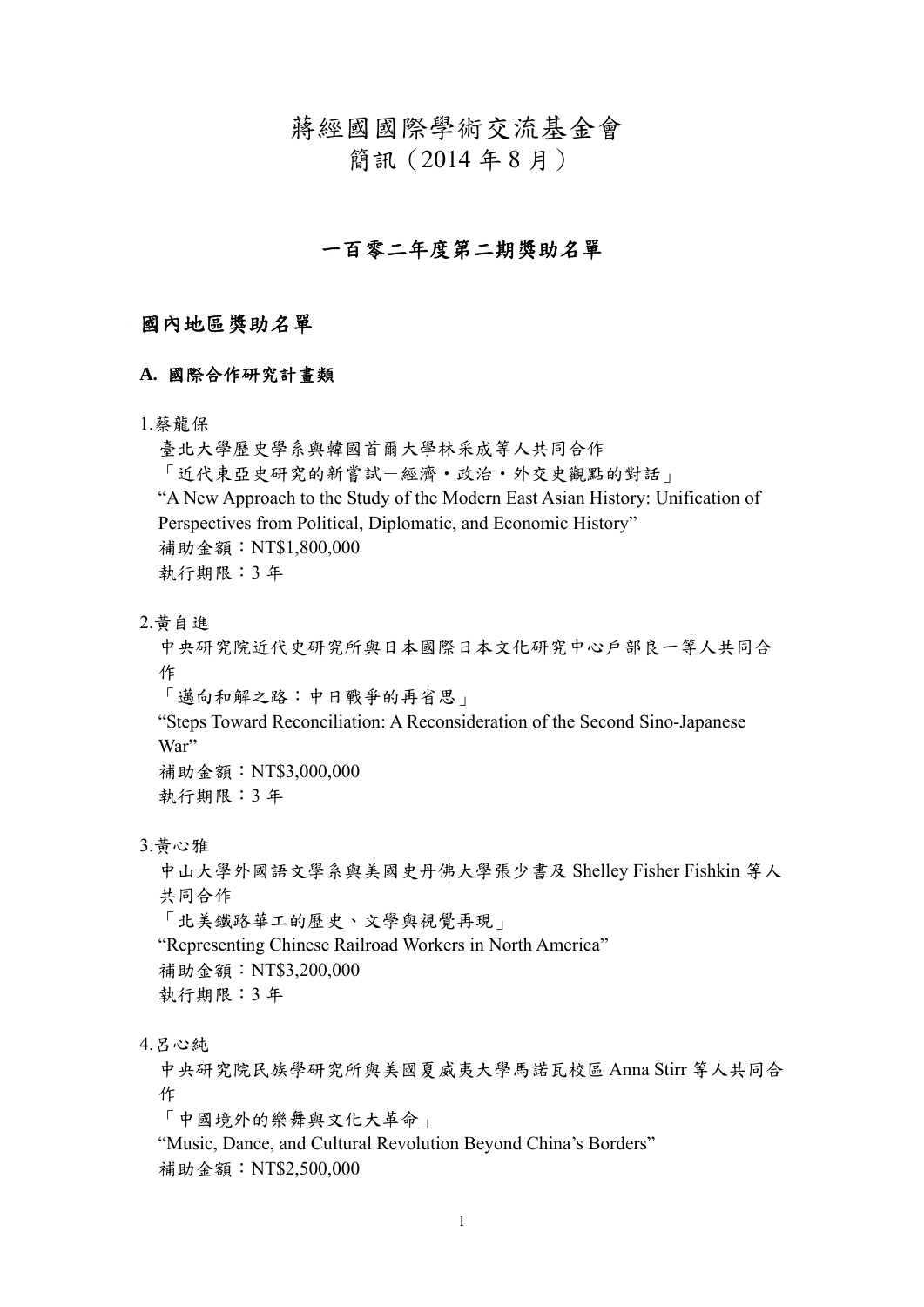執行期限:3 年

#### **B.** 國際合作學術研討會類

1.沈有忠

東海大學政治學系與香港中文大學黃鶴回等人共同合作 「亞歐區域整合學術研討會」 "Conference on Asian and European Regional Integration" 補助金額:NT\$200,000 執行期限:6 個月

2.顧長永

中山大學中國與亞太區域研究所與菲律賓大學 Ruth Lusterio-Rico 共同合作 「2014 亞太區域國際研討會」 "The 2014 International Conference on Asia-Pacific Studies" 補助金額:NT\$240,000 執行期限:6 個月

3.徐光台

清華大學通識教育中心與葡萄牙里斯本大學 Luis Saraiva 共同合作 「葡萄牙與東亞數學科學系列會議之五:『歐洲與東亞交流中的文本和視覺呈 現』」 "History of Mathematical Sciences: Portugal and East Asia V" 補助金額:NT\$420,000 執行期限:6 個月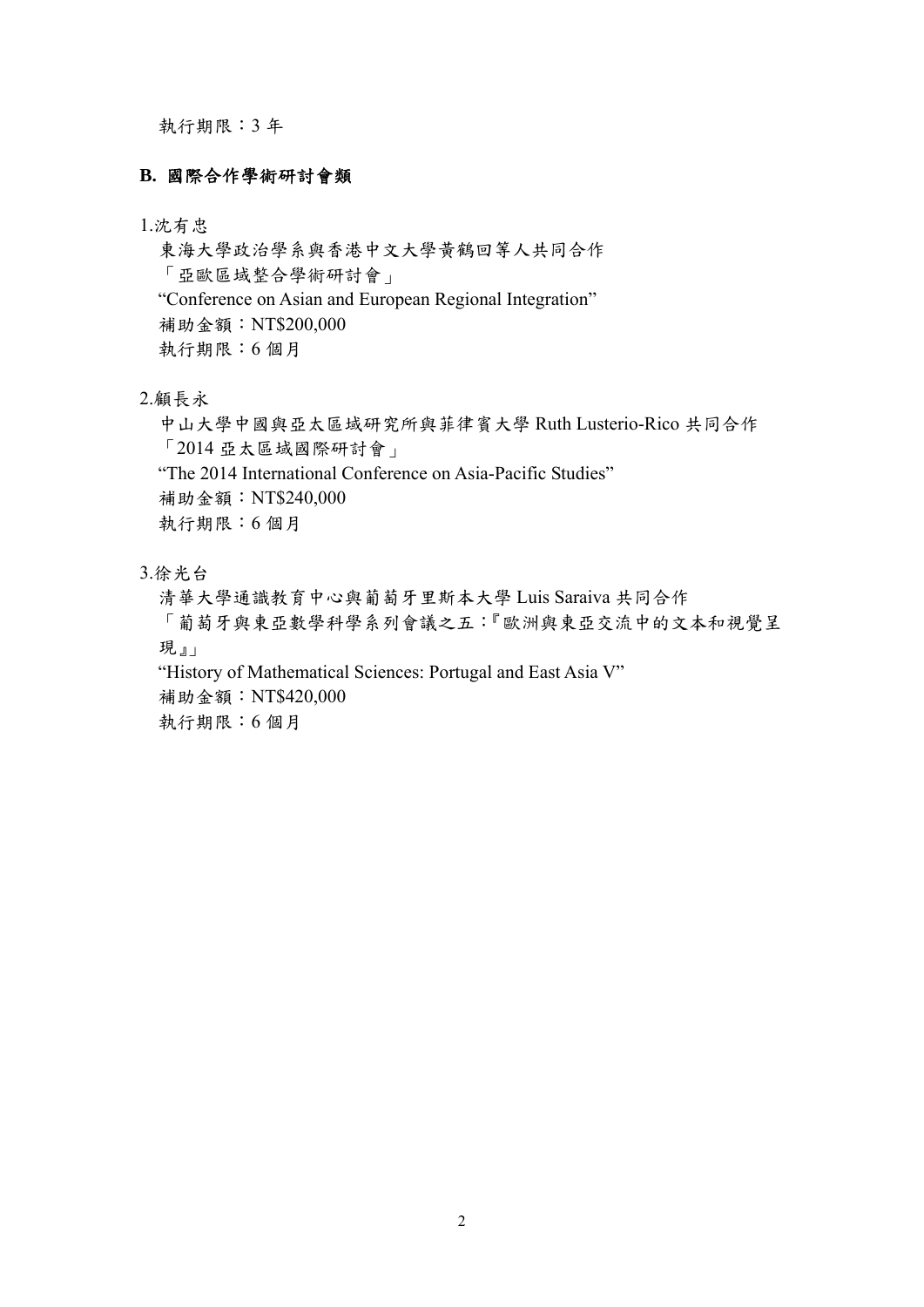### **A.** 研究計畫類

- 1. Dennis V. Hickey 密蘇里州立大學 Missouri State University "Taiwan and the Dispute in the South China Sea" 補助金額:US\$7,160 執行期限:1 年
- 2. Jie Zhang(張 杰) 堪薩斯大學 University of Kansas "Experimental Investigations of Tone Sandhi in Three Hakka Dialects Spoken in Taiwan" 補助金額:US\$30,000 執行期限:2 年
- 3. Jennifer Hsu(徐元敬)

加拿大亞伯達大學 University of Alberta "Growing Up and Going Out: The Internationalization of Chinese NGOs as an Alternative Model of Development" 補助金額:US\$14,757 執行期限:1 年

4. Pin Ng(黃田斌)

北亞利桑那大學 Northern Arizona University "Sustainability and Resilience to Disturbance and Change in Rural Taiwan Communities" 補助金額:US\$30,000 執行期限:2 年

- 5. Robert Cliver(李博德) 加州州立大學洪堡校區 Humboldt State University "Surviving Socialism: Private Businesses and the Transition to Socialism in China" 補助金額:US\$6,778 執行期限:1 年
- 6. Li-jen Kuo(郭麗蓁)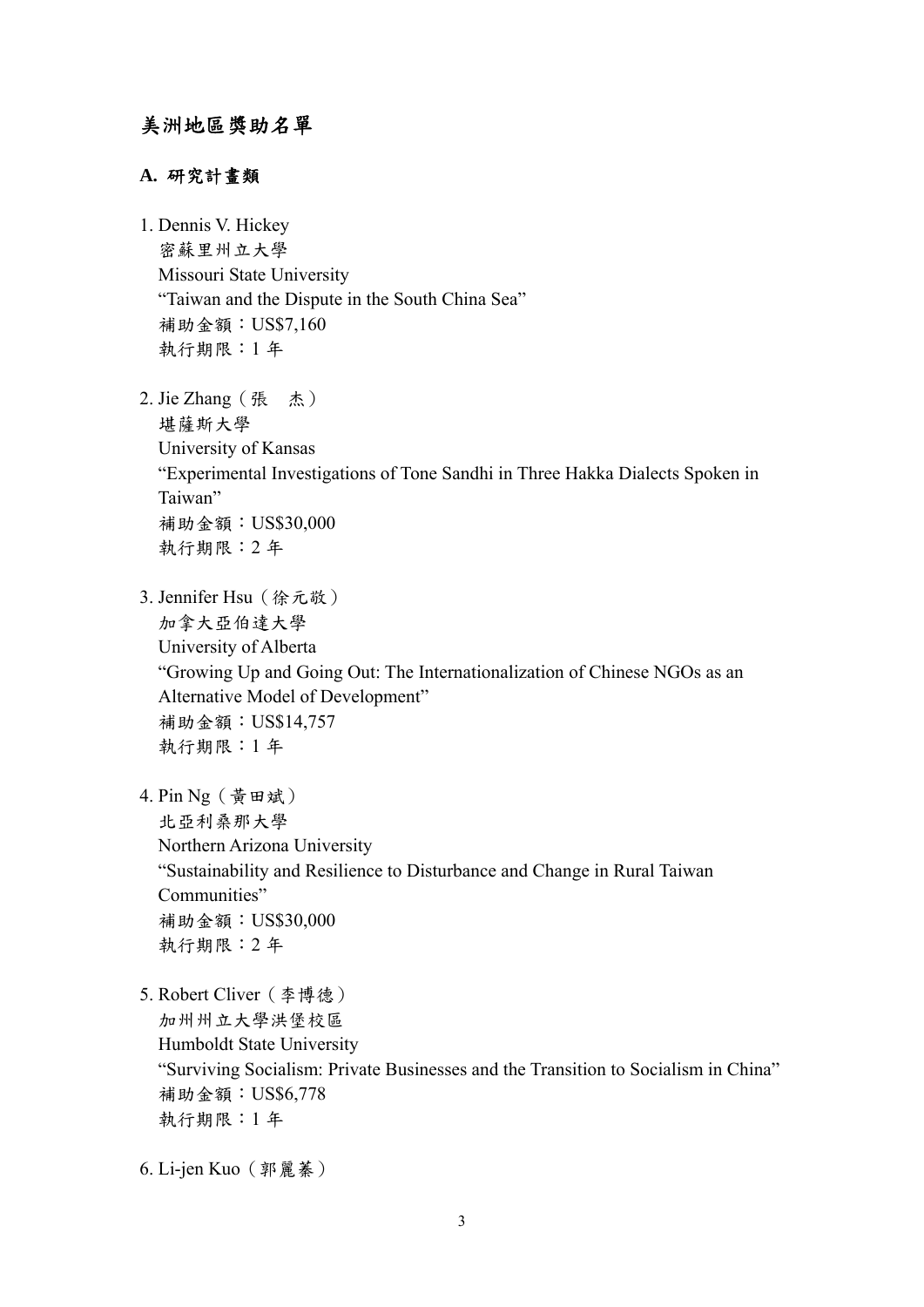德州農工大學

Texas A&M University "Reconceptualizing the Effect of Bilingual Experience on the Literacy Development of Dyslexic Children: A Study with Native-speakers and Learners of Chinese in Taiwan and in the U.S." 補助金額:US\$30,000 執行期限:2 年

7. Chen-pang Yeang(楊振邦) 加拿大多倫多大學 University of Toronto "Chao Yuen Ren and the Modern Soundscape of Republican China, 1912-1937" 補助金額:US\$20,000 執行期限:2 年

8. Jing Cai(蔡 婧) 密西根大學 University of Michigan "Interfirm Relationships and Business Performance: Evidence from China" 補助金額:US\$18,000 執行期限:2 年

- 9. Yuen Yuen Ang(洪源遠) 密西根大學 University of Michigan "Wages, Auditing and Corruption: A Comparative Study of China, Taiwan and Singapore" 補助金額:US\$12,975 執行期限:2 年
- 10. Min-ming Wen

加州州立大學洛杉磯校區 California State University, Los Angeles "Managerial Risk-taking Behaviors and Financing Costs of Taiwan's Corporations Operated in Taiwan and in China" 補助金額:US\$9,960 執行期限:1 年

## **B.** 學術研討會類

1. Xiaofei Tian (田曉菲) 哈佛大學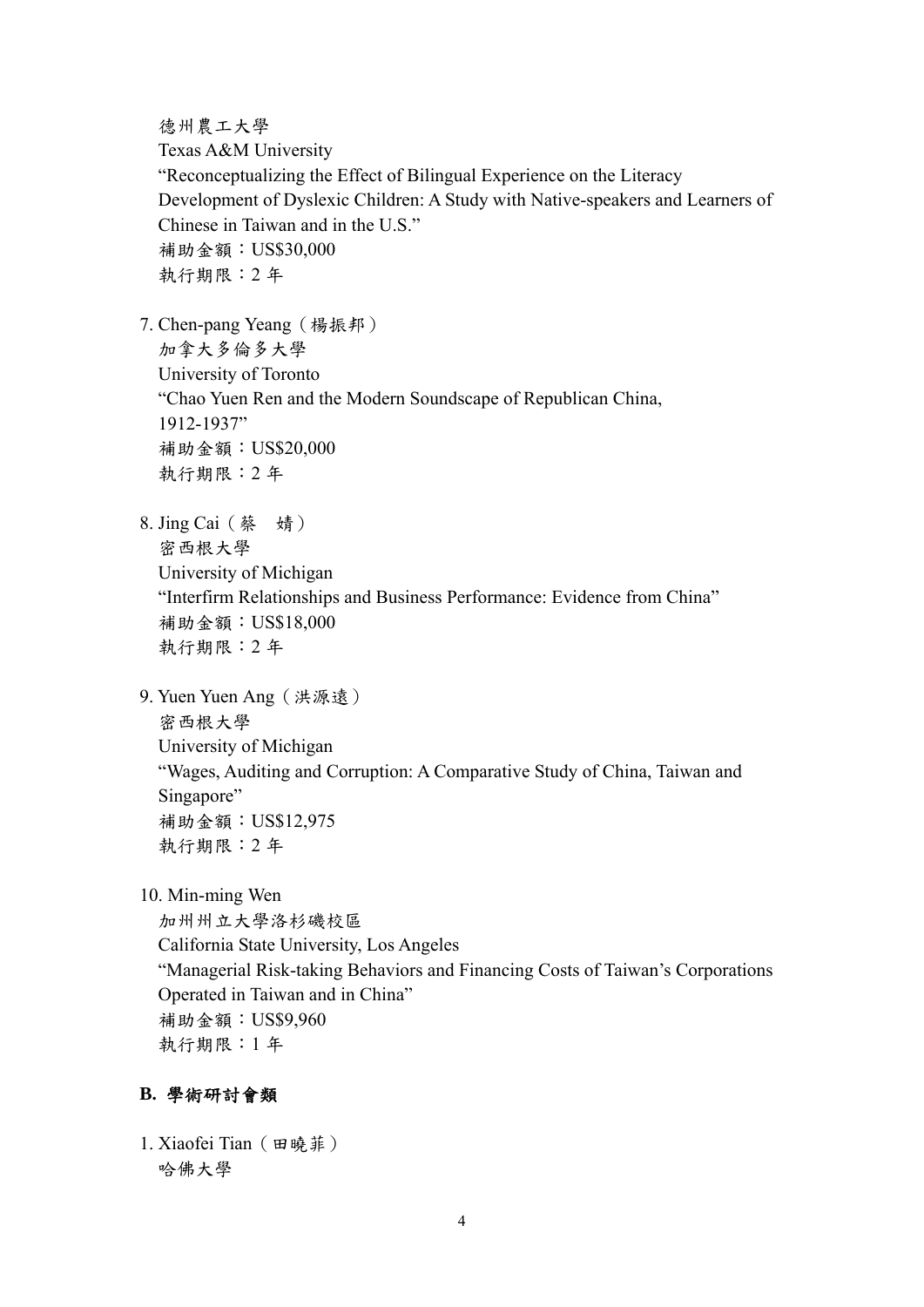Harvard University "An International Conference on Classical Chinese Literature, 1000 BCE-900 CE" 補助金額:US\$25,000 補助期限:6 個月

2. Peter Bol(包弼德)

哈佛大學 Harvard University "Conference on Middle Period China, 800-1400" 補助金額:US\$24,617 補助期限:6 個月

3. Vincent Wang(王維正)

全美中國研究協會 American Association for Chinese Studies "Conference Grant and Journal Support for the American Association for Chinese Studies" 補助金額:US\$17,000 補助期限:6 個月

- 4. Robert Culp(高哲一) 巴德學院 Bard College "Organized Knowledge and State Socialism, 1949-1978" 補助金額:US\$20,000 補助期限:6 個月
- 5. Tamara Bentley

科羅拉多學院 Colorado College "Picturing Commerce: Visual Forms in Motion in and from the Asian Maritime Circuits, 1550-1800" 補助金額:US\$14,000 補助期限:6 個月

## **C.** 出版補助類

1. Qin Higley(姜 琴) 博睿學術出版社 Brill

"*An Intellectual History of China: Knowledge, Thought, and Belief through 1895*", by Zhaoguang Ge, translated by Michael S. Duke and Josephine Chiu-Duke 補助金額:US\$5,000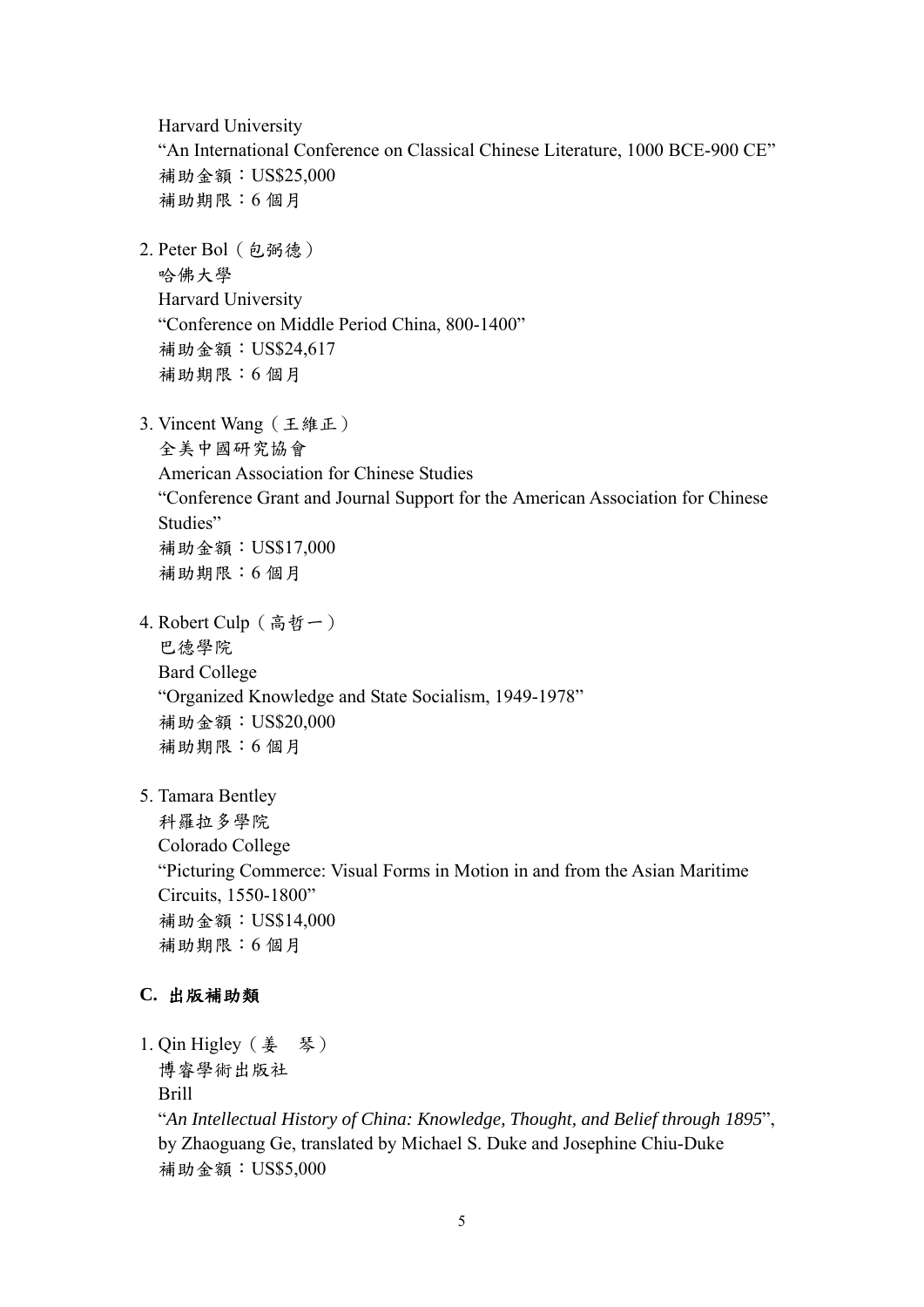補助期限:1 年

2. Beth Fuget

華盛頓大學出版社 University of Washington Press "*Educating the Chinese Individual: Life in a Rural Boarding School*", by Mette Halskov Hansen 補助金額:US\$5,000 補助期限:1 年

3. Beth Fuget

華盛頓大學出版社 University of Washington Press "*Out of the Imperial Shadow: Chinese Vernacular Fiction as Political Discourse*", by Liangyan Ge 補助金額:US\$5,000 補助期限:1 年

4. Beth Fuget

華盛頓大學出版社 University of Washington Press "*Heaven in Conflict: Franciscans and the Boxer Uprising in Shanxi*", by Anthony E. Clark 補助金額:US\$5,000 補助期限:1 年

5. Susan Barnett

康乃爾大學出版社 Cornell University Press "*'Getting By': A Historical Ethnography of Class and State Formation in Malaysia*", by Donald M. Nonini 補助金額:US\$5,000 補助期限:1 年

#### **D.** 學者補助類

### (**a**)學者補助

1. Tze-lan Sang(桑梓蘭) 密西根州立大學 Michigan State University "Taiwan's Women Documentary Filmmakers: Public Intellectuals and Innovative Artists"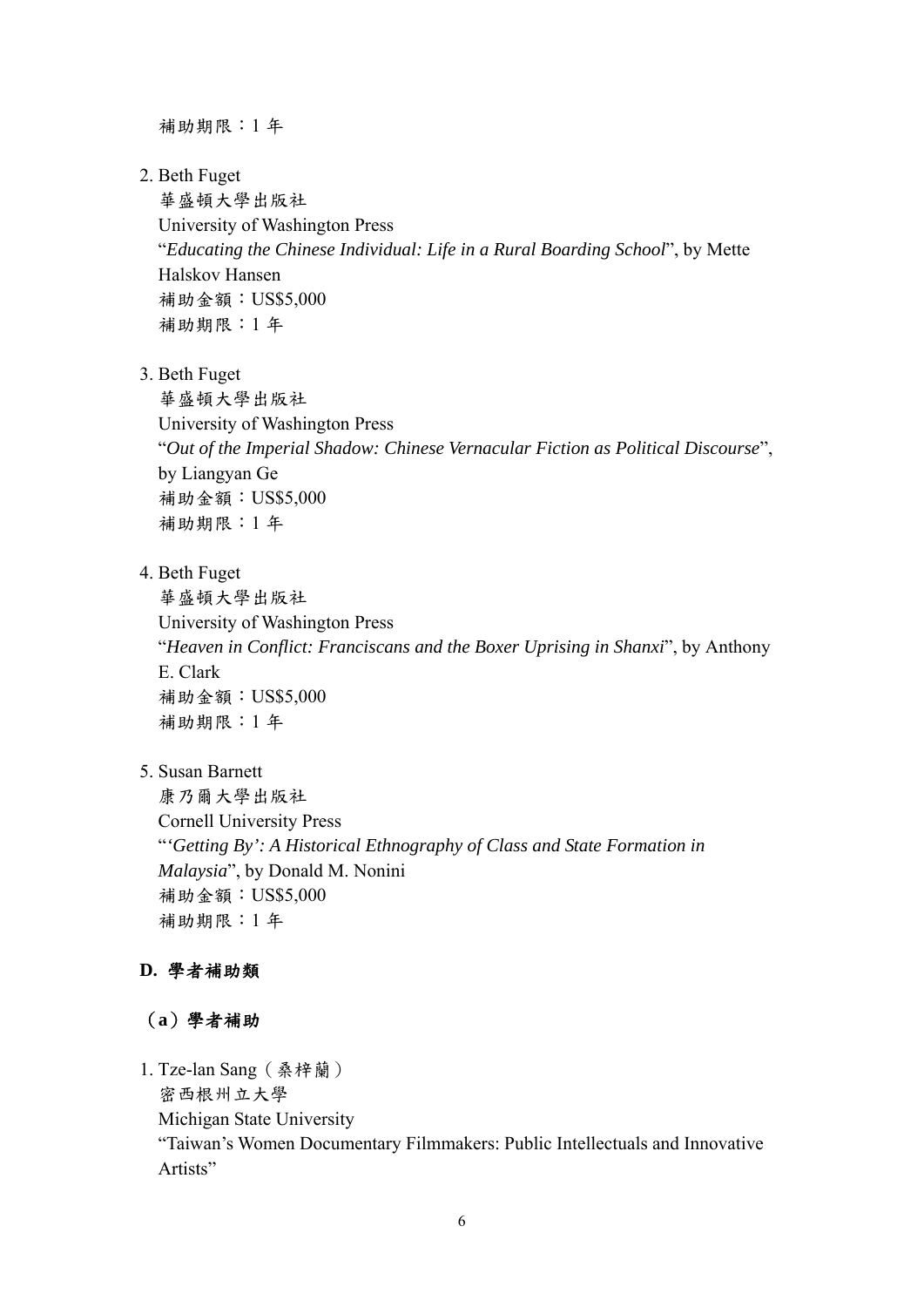補助金額:US\$20,000 執行期限:1 年 2. Shih-shan Susan Huang(黃士珊) 萊斯大學 Rice University "First Impressions: Chinese Religious Prints before Gutenberg, 850-1450" 補助金額:US\$30,000 執行期限:1 年

- 3. Thomas Reilly(阮漢生) 佩柏戴恩大學 Pepperdine University "The YMCA, Chinese Protestants, and the Shanghai Urban Elite: From Social Reform to Social Revolution, 1922-1952" 補助金額:US\$30,000 執行期限:1 年
- 4. J Michael Farmer(方博源) 德州大學達拉斯校區 University of Texas, Dallas "South of Mount Hua" 補助金額:US\$10,000 執行期限:1 年
- 5. Susan McCarthy 普羅維登斯學院 Providence College "Serving Society, Re-purposing the State: Faith-based Charity, Religious Innovation and Resistance in China" 補助金額:US\$24,000 執行期限:1 年
- 6. Robert Culp(高哲一)

巴德學院 Bard College "Publishing Circles and the Production of Culture in Post-imperial China, 1900-1965" 補助金額:US\$30,000 執行期限:1 年

7. Chih-chin Chou 亞利桑那大學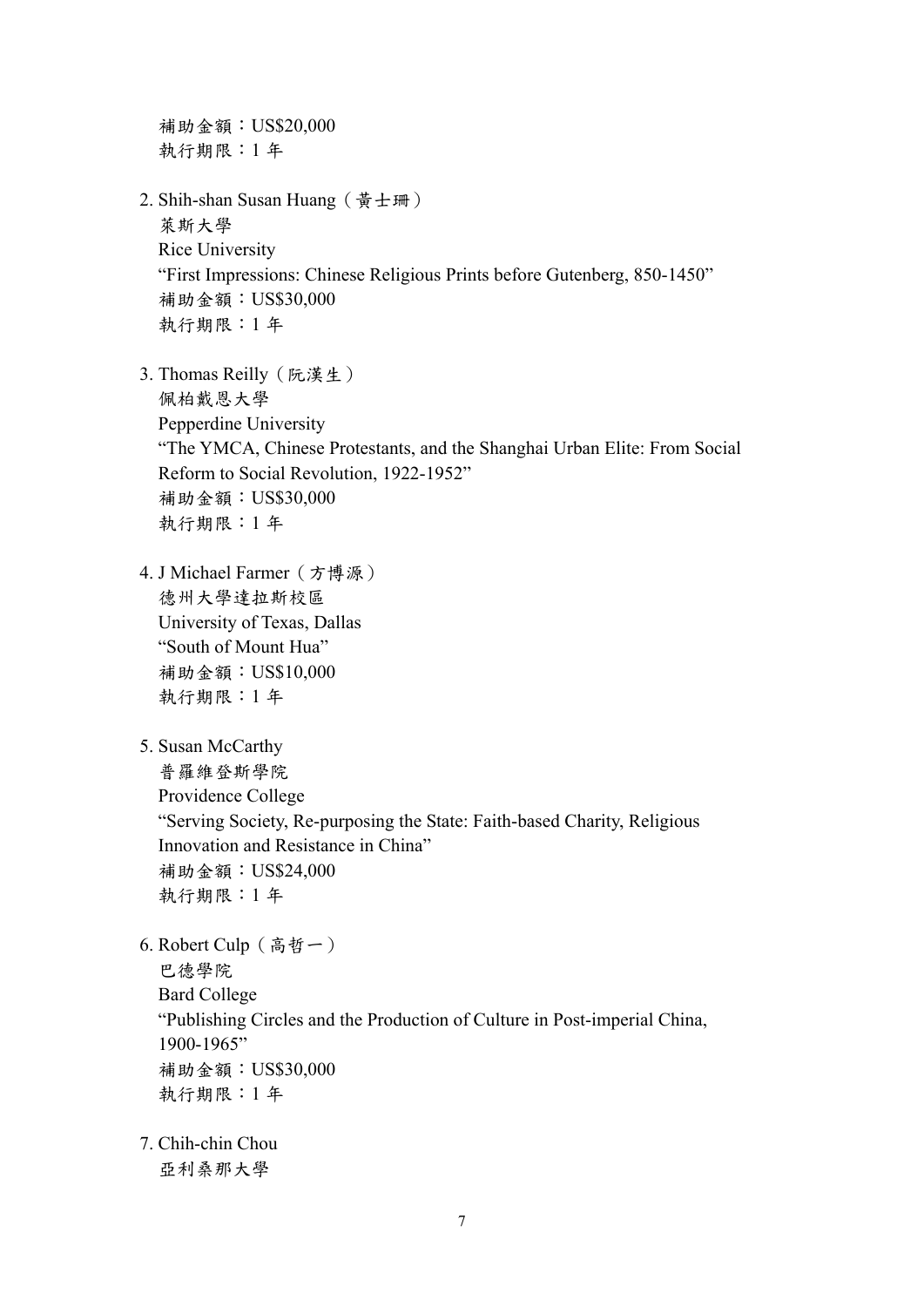University of Arizona "The Social Network Characteristics and Type of Social Support for Persons with Mental Illness in Taiwan" 補助金額:US\$15,000 執行期限:1 年

8. Sarah Queen

康乃狄克學院 Connecticut College "Exemplary Tales from Ancient China: Reimagining the Confucian Utopia of King Wen of Zhou" 補助金額:US\$30,000 執行期限:1 年

9. Jiang-ping Chen(陳建平) 聖克勞州立大學 St. Cloud State University "Mei Wending (1633-1721) and the Rise of Reasoning in 17th Century Chinese Mathematics" 補助金額:US\$30,000 執行期限:1 年

## (**b**)年輕學者補助

- 1. Ling Zhang(張 玲) 波士頓學院 Boston College "The River, the Plain, and the State: Making a Yellow River Delta, 1048-1128" 補助金額:US\$30,000 執行期限:1 年
- 2. Tie Xiao(蕭 鐵) 印第安那大學布魯明頓校區 Indiana University, Bloomington "In the Name of the Masses: Imagining Crowds in Modern China, 1900-1950"

補助金額:US\$30,000 執行期限:1 年

3. Sukhee Lee(李錫熙) 羅格斯大學新布朗斯維克校區 Rutgers University, New Brunswick "Philosopher: Officials and the Limits of Governance in Middle Period China" 補助金額:US\$14,900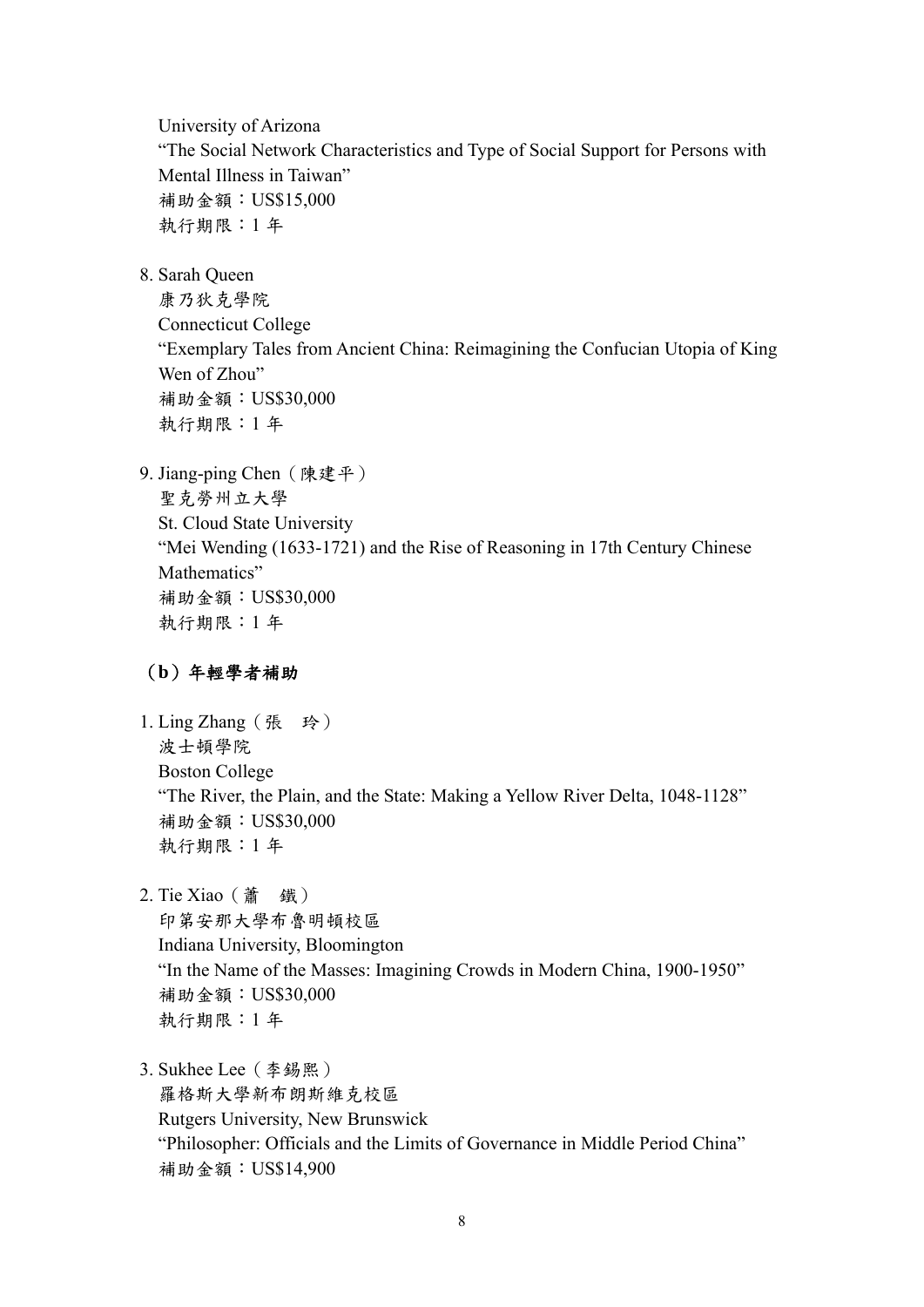執行期限:1 年

4. Michael Ing(吳榮桂) 印第安那大學布魯明頓校區 Indiana University, Bloomington "Vulnerabilities of the Self in Early Confucianism" 補助金額:US\$30,000 執行期限:1 年

5. Shelly Chan (陳佩珊) 威斯康辛大學麥迪遜校區 University of Wisconsin, Madison "Diaspora's Homeland: A Transnational History of Modern China" 補助金額:US\$20,000 執行期限:1 年

6. Gareth Price 杜克大學

Duke University "Language, Society and the State: From Colonization to Globalization in Taiwan -- A Monograph to Appear in de Gruyter Mouton's Language, Power and Social Process Series" 補助金額:US\$15,000 執行期限:1 年

7. John Osburg

羅徹斯特大學 University of Rochester "Tibetan Buddhism and Spiritual Self-cultivation in the PRC" 補助金額:US\$29,997 執行期限:1 年

8. Ling Chen

史丹佛大學 Stanford University "Manipulating Globalization: Bureaucrats, Businesses, and Policy Implementation in Local China" 補助金額:US\$22,000 執行期限:1 年

9. Elaine Liu(劉美辰) 休士頓大學 University of Houston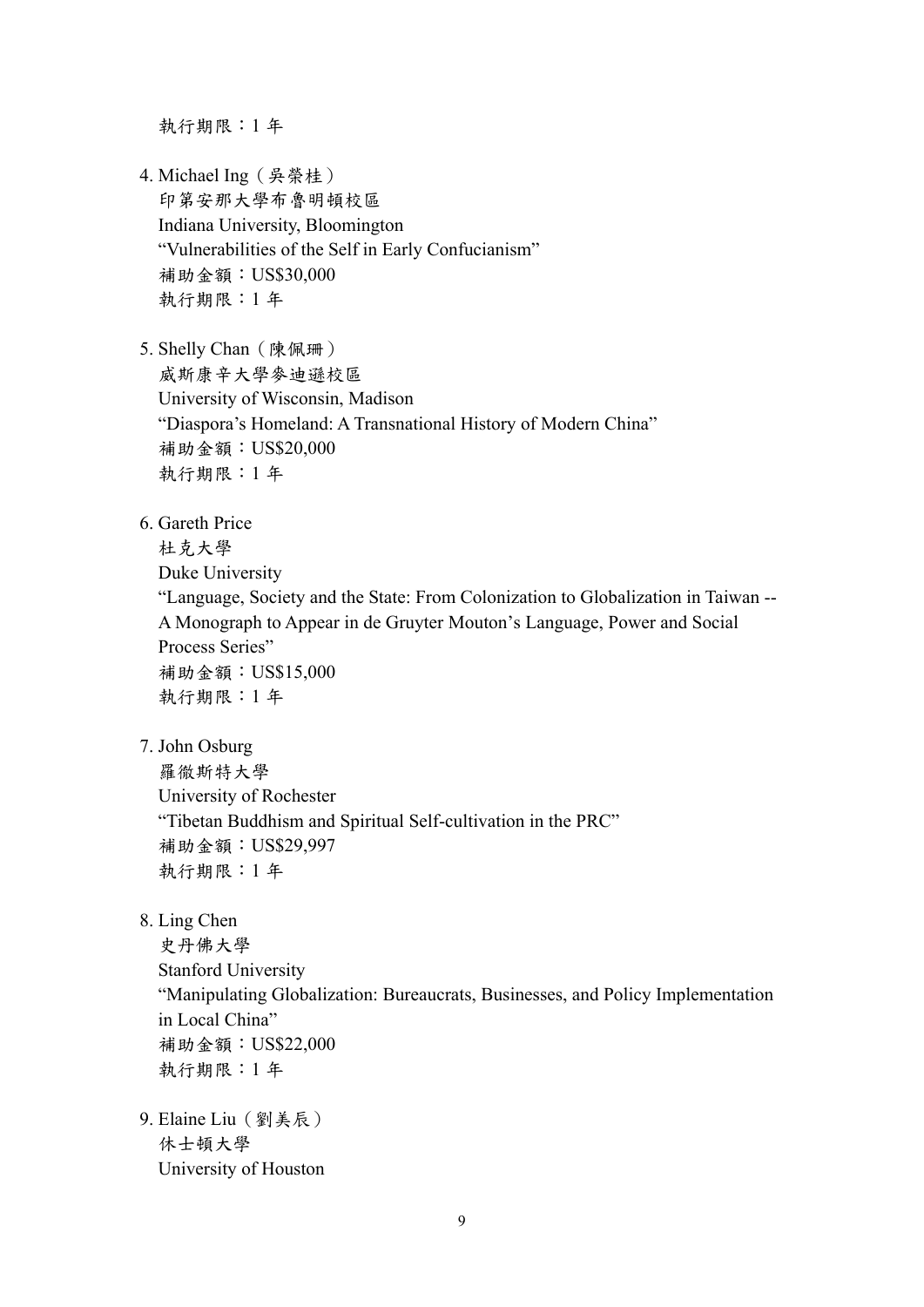"Property Right Reform and Agricultural Investment Decisions in China" 補助金額:US\$13,009 執行期限:1 年

10. Xing Hang(杭 行) 布蘭迪斯大學 Brandeis University "Overseas Chinese State-building and Identity on the Southeast Asian Frontier" 補助金額:US\$30,000 執行期限:1 年

11. Shuang Zhang(張 爽) 科羅拉多大學柏德校區 University of Colorado, Boulder "Long-term Impact of Land Reform on Human Capital in Taiwan" 補助金額:US\$12,000 執行期限:1 年

## **E.** 博士論文獎學金類

1. Yiqing Xu(徐軼青) 麻省理工學院 Massachusetts Institute of Technology "Lobbying the State: Political Visits and Bank Loans during the Crisis" 補助金額:US\$15,000 執行期限:1 年

2. Yifei Li(李逸飛)

威斯康辛大學麥迪遜校區 University of Wisconsin, Madison "Down to Earth: Bureaucracy, Populism, and Local Environmental Governance in China" 補助金額:US\$15,000 執行期限:1 年

3. Hiu Yu Cheung(張曉宇) 亞利桑那州立大學 Arizona State University "Sequence of Power: Ritual Controversy over the Zhaomu Sequence in Imperial Ancestral Rites in Song China, 960-1279" 補助金額:US\$15,000 執行期限:1 年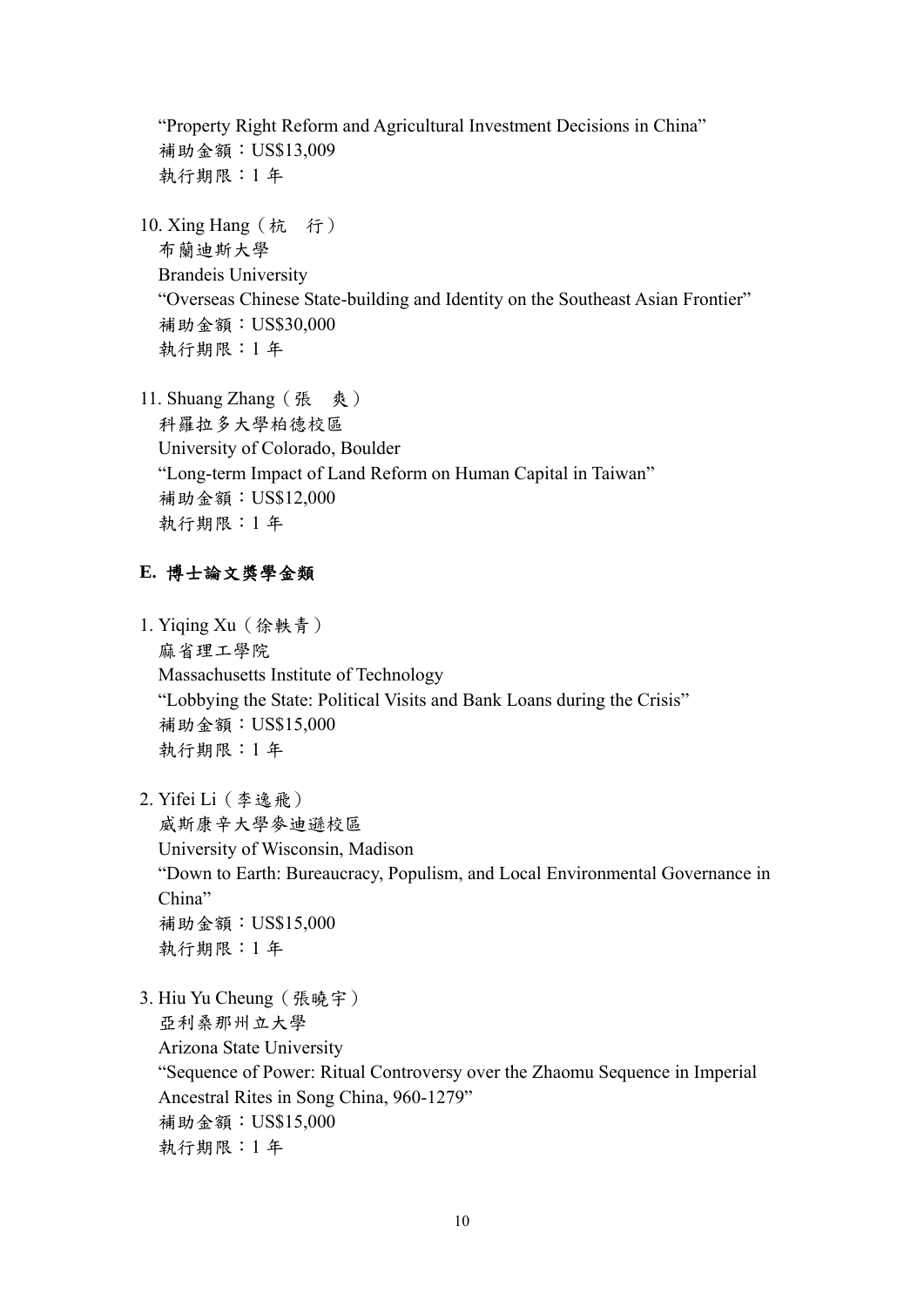4. Rafal Stepien

哥倫比亞大學 Columbia University "The Unity Between: Ways of Saying and Silence in Buddhism and Islam" 補助金額:US\$15,000 執行期限:1 年

5. Cai Vera Zuo

威斯康辛大學麥迪遜校區 University of Wisconsin, Madison "Welfare Distribution without Voters: The Local Political Economy of Welfare Reform in China" 補助金額:US\$15,000 執行期限:1 年

6. Elad Alyagon(樂永天) 加州大學戴維斯校區 University of California, Davis "The Making and Unmaking of the Chinese Lower Class: Common Soldiers in the Song Military, 960-1279" 補助金額:US\$15,000 執行期限:1 年

7. Yun Yao(姚 昀)

伊利諾大學香檳校區 University of Illinois, Urbana-Champaign "Sub-lexical Processing in Chinese Character Recognition: Psycholinguistic Evidence from L1 and L2 Settings" 補助金額:US\$15,000 執行期限:1 年

8. Ling Han(韓 鈴)

加州大學聖地牙哥校區 University of California, San Diego "Serve the People (Wei Renmin Fuwu): The Professionalization of Social Work in Urban China" 補助金額:US\$15,000 執行期限:1 年

9. Qiong Yang (楊 瓊) 俄亥俄州立大學 The Ohio State University "Mr. Science Goes Popular: Science as Imagined in Chinese Literature and Culture,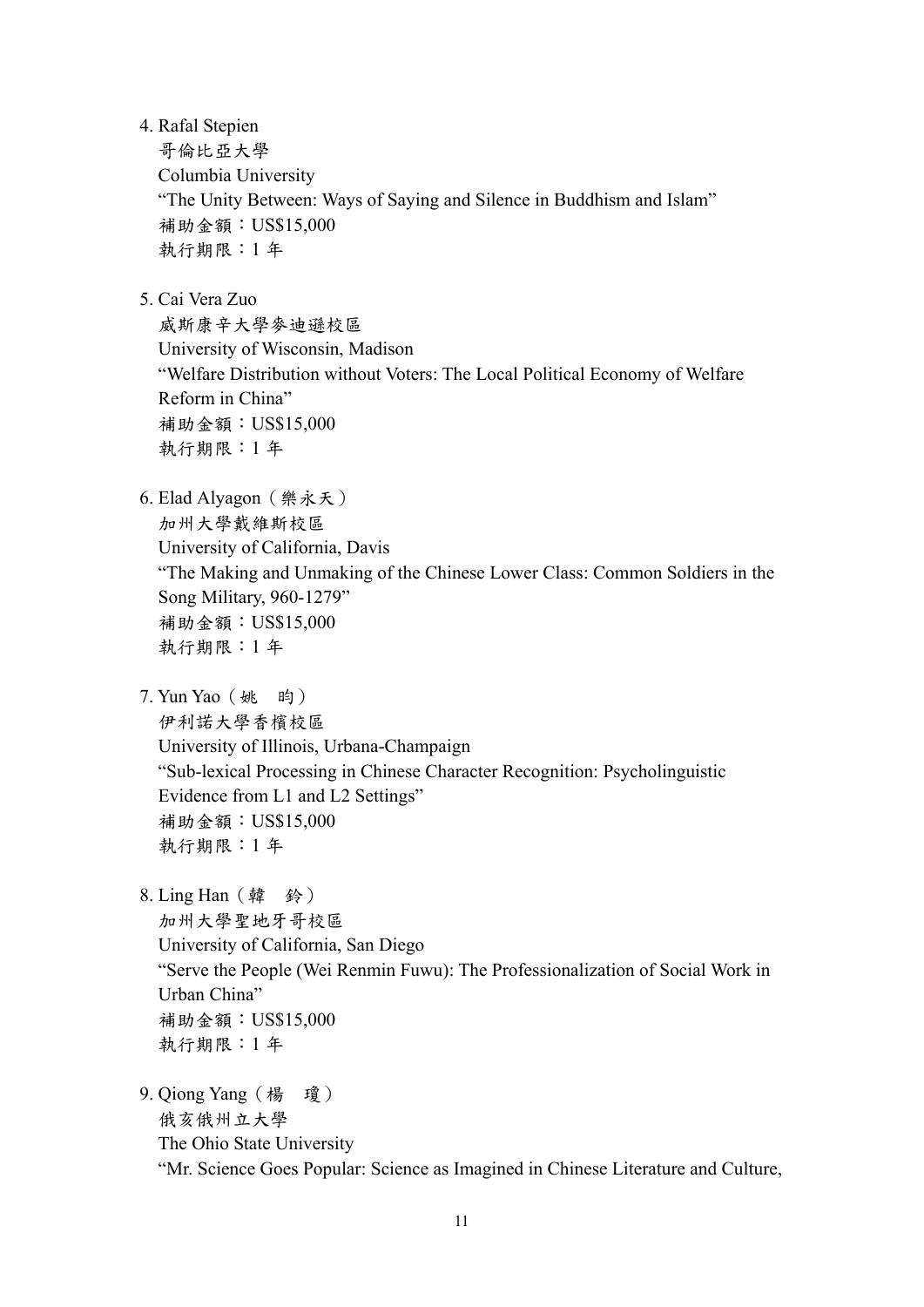1903-1997" 補助金額:US\$15,000 執行期限:1 年

10. Mujun Zhou(周沐君) 布朗大學 Brown University "Cultural Formation of Civil Society after 1989: Emancipatory Potential and the Contest to Build Solidarity" 補助金額:US\$15,000 執行期限:1 年

11. Wenxin Guo

伊利諾大學香檳校區 University of Illinois, Urbana-Champaign "Cross-border Mergers and Acquisitions from Emerging-market Nations: Evidence from Chinese Acquirers" 補助金額:US\$15,000 執行期限:1 年

12. Fang Yu Hu(胡芳瑜)

加州大學聖塔克魯茲校區 University of California, Santa Cruz "Taiwanese Homes, Japanese Schools: Han Taiwanese Girls' Primary Education under Japanese Rule, 1895-1945" 補助金額:US\$15,000 執行期限:1 年

13. Priscilla Tse

伊利諾大學香檳校區

University of Illinois, Urbana-Champaign

"Queering the Body: Musical Gendering of Cross-dressing Performance in Cantonese Opera, and Cultural, Sexual, and Identity Politics in Contemporary Hong Kong" 補助金額:US\$15,000

執行期限:1 年

14. Ming Yang (楊 明) 夏威夷大學 University of Hawaii "'New Aesthetics' and Revitalization of Kunqu Theatre in the People's Republic of China, 2001-2012" 補助金額:US\$15,000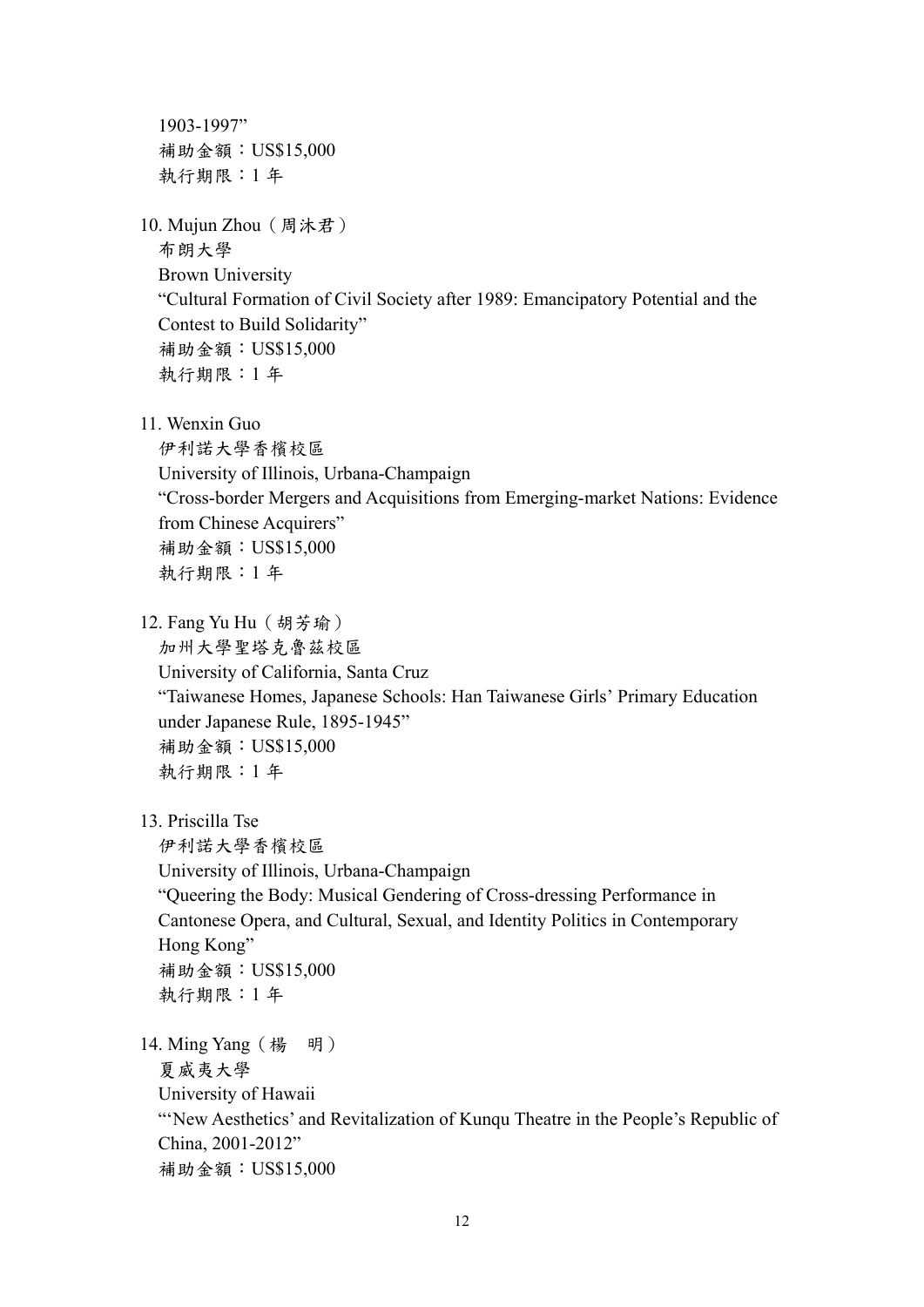執行期限:1 年

15. Jessica Chen 史丹佛大學 Stanford University "The Social World of Muslims in 19th Century China: Biographical Literature and Local Historical Imagination" 補助金額:US\$15,000 執行期限:1 年

16. Wenwen Shi(施文雯) 韋恩州立大學 Wayne State University "Transformative Effects of the Internet on Chinese Peasants' Political Orientation -- A Field Experiment" 補助金額:US\$15,000 執行期限:1 年

17. Macabe Keliher (克 禮) 哈佛大學 Harvard University "The Board of Rites and the Making of Qing China, 1631-1690" 補助金額:US\$15,000 執行期限:1 年

18. Einor Keinan-Segev (柯一諾) 哈佛大學 Harvard University "Water Stages: Aquatic Theaters and Other Floating Pleasures" 補助金額:US\$8,750 執行期限:1 年

### **F.** 中華民國留學生博士論文獎學金類

1. Fang-yu Li(李方瑜) 聖路易華盛頓大學 Washington University in St. Louis 「寫作的焦慮:當代中文小說中作家對其知識份子身份和社會責任的反思」 "Writers in Crisis: Moral Agency and Intellectual Identity in Contemporary Novels from China, Hong Kong and Taiwan" 補助金額:US\$15,000 執行期限:1 年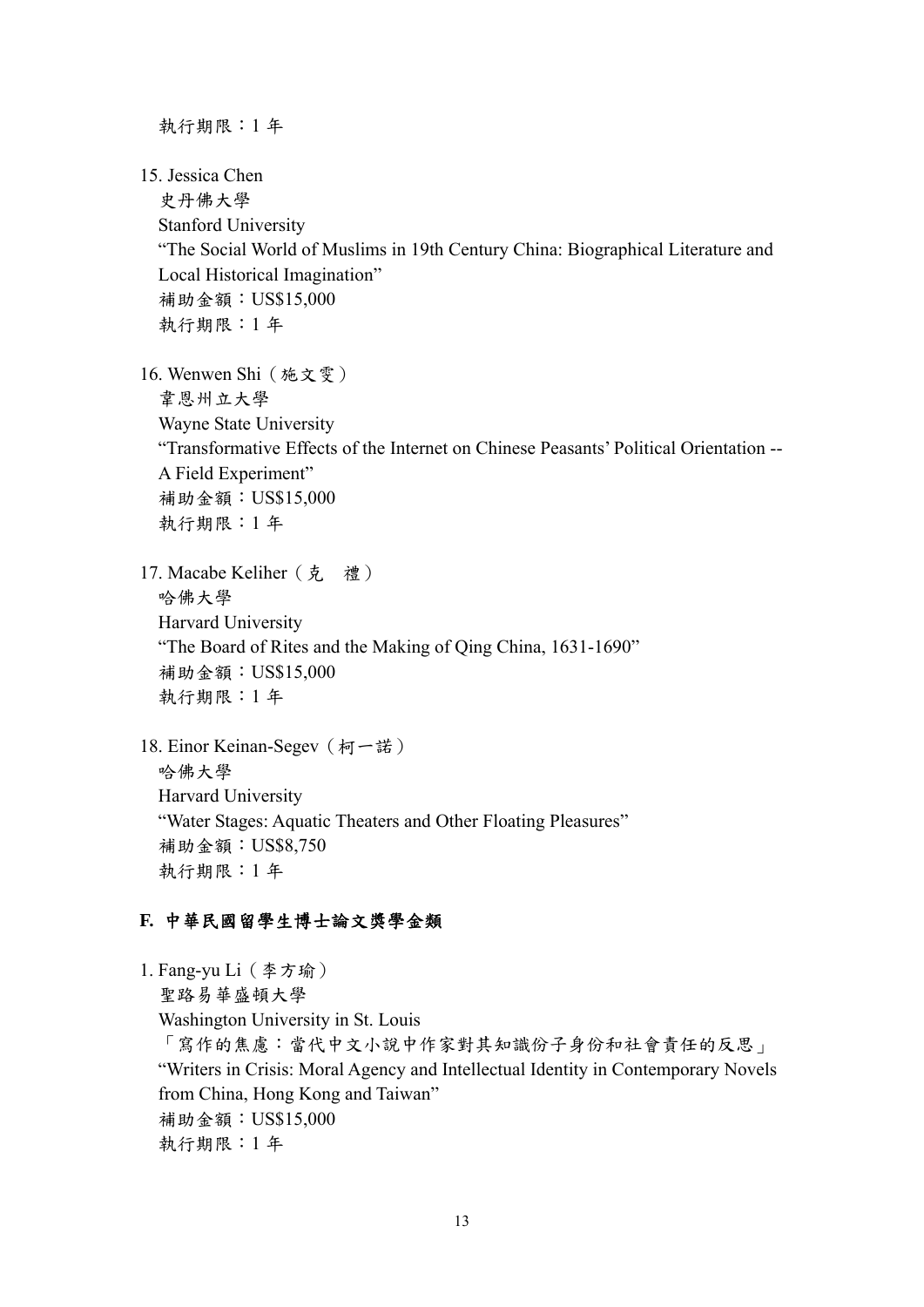2. Chuan-an Hu (胡川安) 加拿大麥基爾大學 McGill University 「殖民視野下的四川古代史:以地方認同為中心的考察」 "The Colonial Landscape of Ancient Sichuan and the Making of Metropolitan-local Identities in Early Imperial China" 補助金額:US\$15,000 執行期限:1 年

3. Shing-ting Lin(林星廷) 哥倫比亞大學 Columbia University 「妙手回『生』:近現代中國的女性醫療史,1880-1940」 "The Female Hand: The Making of Professional Women's Medicine in Modern China, 1880-1940" 補助金額:US\$15,000 執行期限:1 年

- 4. Hsiao-chun Wu(吳曉鈞) 加州大學洛杉磯校區 University of California, Los Angeles 「登大雅之堂:民國早期戲曲研究之探討-以京劇為例」 "Ascending the Great Hall of Elegance: Emerging Modern Scholarship of Peking Opera in Early 20th Century China" 補助金額:US\$15,000 執行期限:1 年
- 5. Chen-cheng Wang(汪正晟) 加州大學爾灣校區 University of California, Irvine 「國民政府地方行政中的經世之術及其政治-以中央政治學校師生抗戰前後 的施政經驗為主軸」 "The Politics of Local Statecraft in Nationalist China" 補助金額:US\$15,000 執行期限:1 年
- 6. Hsin-fang Wu(吳欣芳)

賓州州立大學

Pennsylvania State University

「歷史記憶的重構:耶穌會上海傳教區的印刷文化、禮儀和展示活動,

1842-1949」

"The Transmission of Memory in the Jesuit Mission in Shanghai: Printing Culture,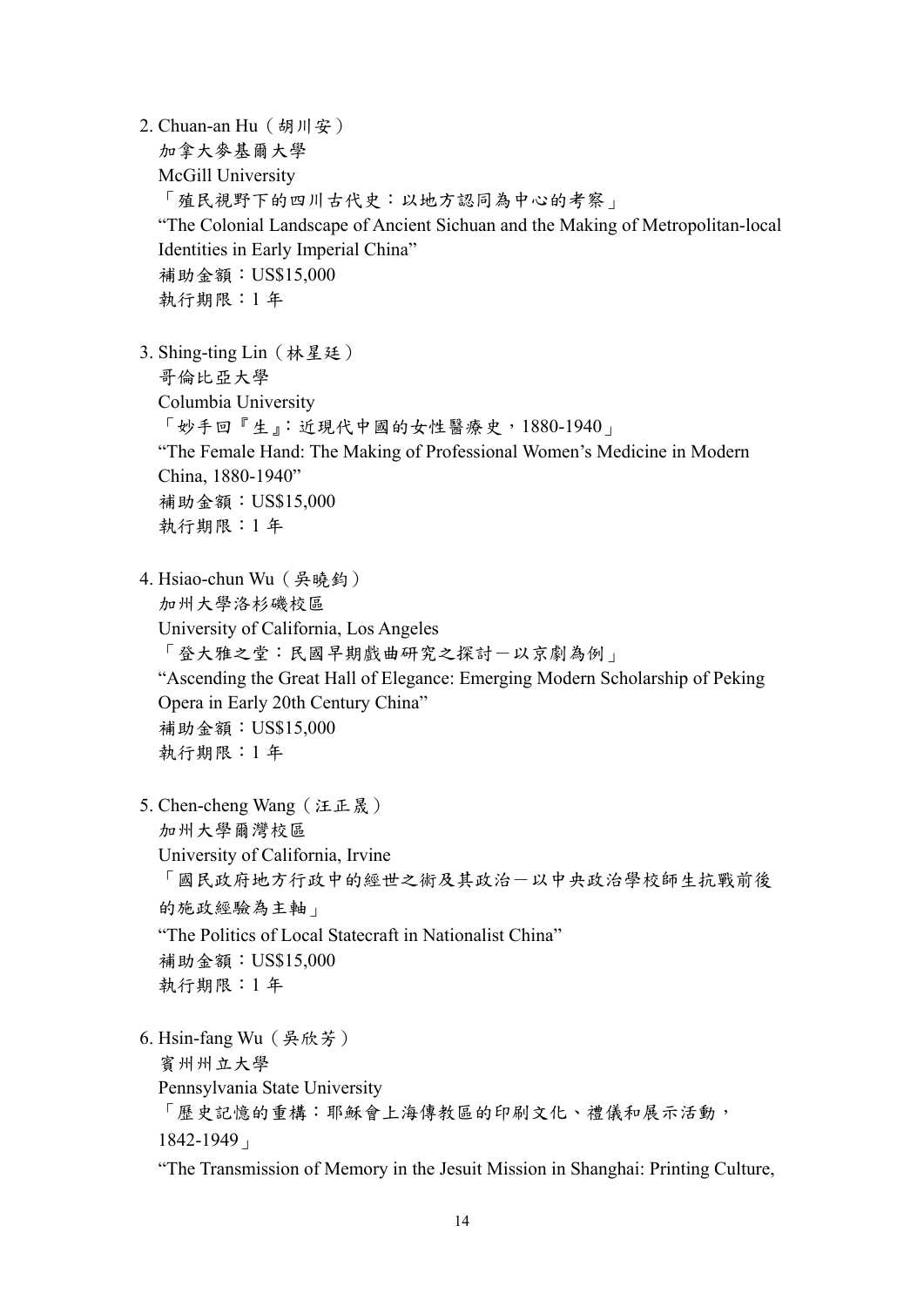Rituals, and Exhibitions, 1842-1949" 補助金額:US\$15,000 執行期限:1 年 7. I-hsuan Chen(陳怡璇) 加州大學柏克萊校區 University of California, Berkeley 「漢語微量詞的共時多義與歷時演變之連結」 "The Diachronic Development Underlying the Synchronic Variation of Minimizers in Mandarin Chinese" 補助金額:US\$15,000 執行期限:1 年 8. Yaling Hsiao(蕭雅齡) 威斯康辛大學麥迪遜校區 University of Wisconsin, Madison 「語言共同性?語言個別性?漢語關係從句對語言加工模型的貢獻」 "Language Universality or Language Specificity? Mandarin Relative Clauses' Contribution to Theories of Human Sentence Processing" 補助金額:US\$15,000 執行期限:1 年 9. Ka-yi Ho(何嘉誼) 加州大學洛杉磯校區 University of California, Los Angeles 「萬曆朝(1573-1620)的晚明宮廷藝術」 "Art Productions of the Late Ming Court during the Wanli Era, 1573-1620" 補助金額:US\$15,000 執行期限:1 年 10. I-wen Chang(張懿文) 加州大學洛杉磯校區 University of California, Los Angeles 「全球公民之體現:臺灣騷莎舞蹈中性別、國族和階級認同的身體政治」 "Flirting with Global Citizenship: The Body Politics of National, Gender, and Class Identity in Taiwanese Salsa Practice" 補助金額:US\$15,000 執行期限:1 年 11. Beth Tsai(蔡佩真) 紐約州立大學石溪校區

Stony Brook University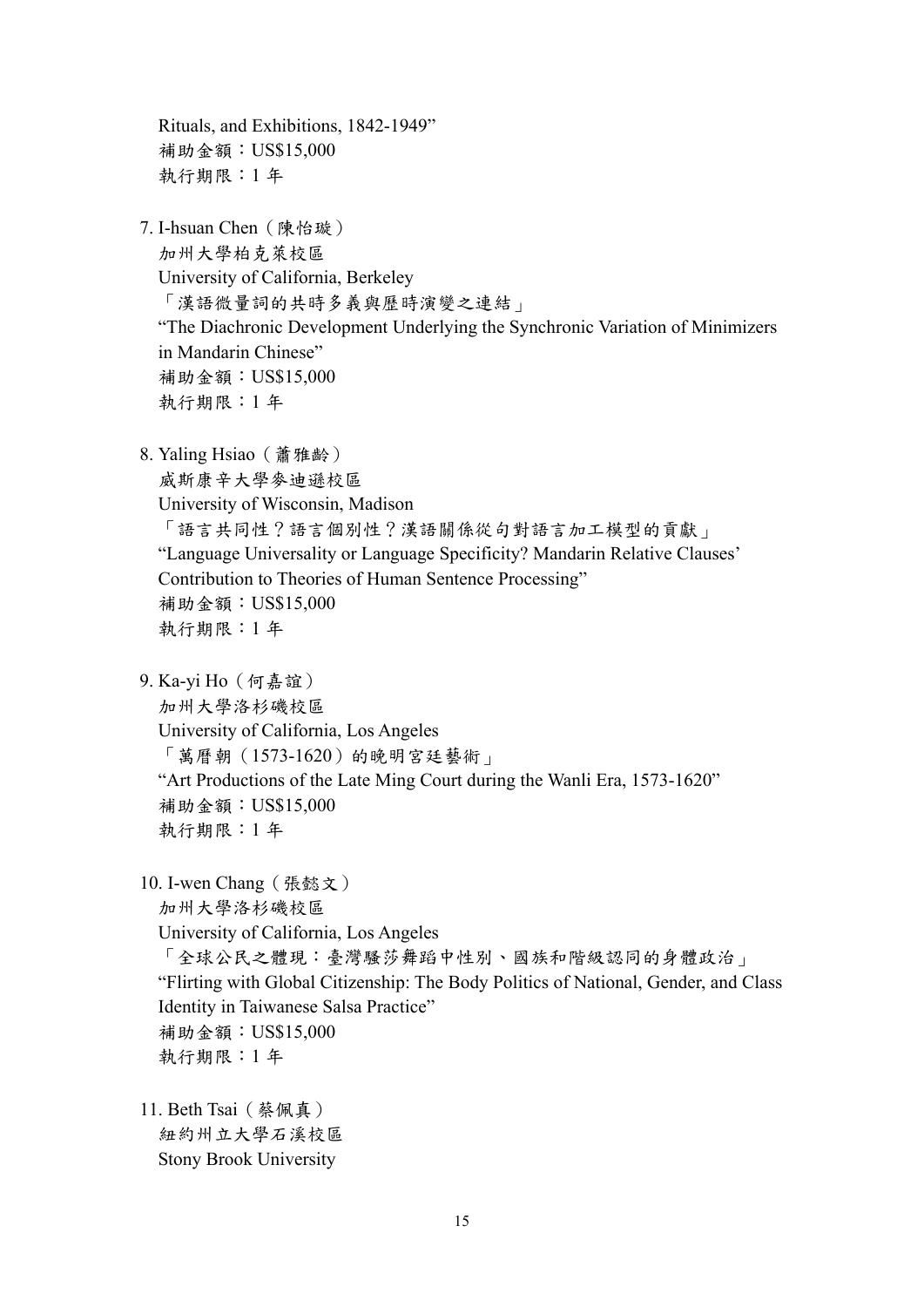「全球化趨勢下的跨國電影:論蔡明亮、侯孝賢與歐洲影展之間的文化變遷」 "Transnational Images in a Global Frame: Film Festivals and Taiwan Cinema through the Lens of Hou Hsiao-hsien and Tsai Ming-liang" 補助金額:US\$15,000 執行期限:1 年 12. I-yi Hsieh (謝一誼) 紐約大學 New York University 「懷舊市場:北京民俗藝術與文化遺產建置」 "Marketing Nostalgia: Beijing Folklore Arts at the Age of Heritage Construction" 補助金額:US\$15,000 執行期限:1 年 13. Yu-chien Huang(黃郁茜) 維吉尼亞大學 University of Virginia 「世界末日之戰:密克羅尼西亞聯邦雅浦島的開發爭議、階序與母系性」 "The War at the End of the World': Controversy, Hierarchy, and Matriliny in Yap (Wa'ab), Federated States of Micronesia" 補助金額:US\$15,000 執行期限:1 年 14. Hsiao-ling Su (蘇曉玲) 威斯康辛大學麥迪遜校區 University of Wisconsin, Madison 「仿冒品、國家、智慧財產權:後社會主義時期中國的法律意識」 "Counterfeit Goods, the State, and Intellectual Property Rights: An Ethnography of Legal Consciousness in Post-socialist China" 補助金額:US\$15,000 執行期限:1 年 15. Yu-Kang Fan(范裕康) 南加州大學 University of Southern California 「三明治世代:在美臺灣移民的跨國奉養」 "Sandwiched between Two Worlds: Taiwanese Experiences of Transnational Caregiving" 補助金額:US\$15,000 執行期限:1 年

16. Tzu-Yin Tseng(曾子殷)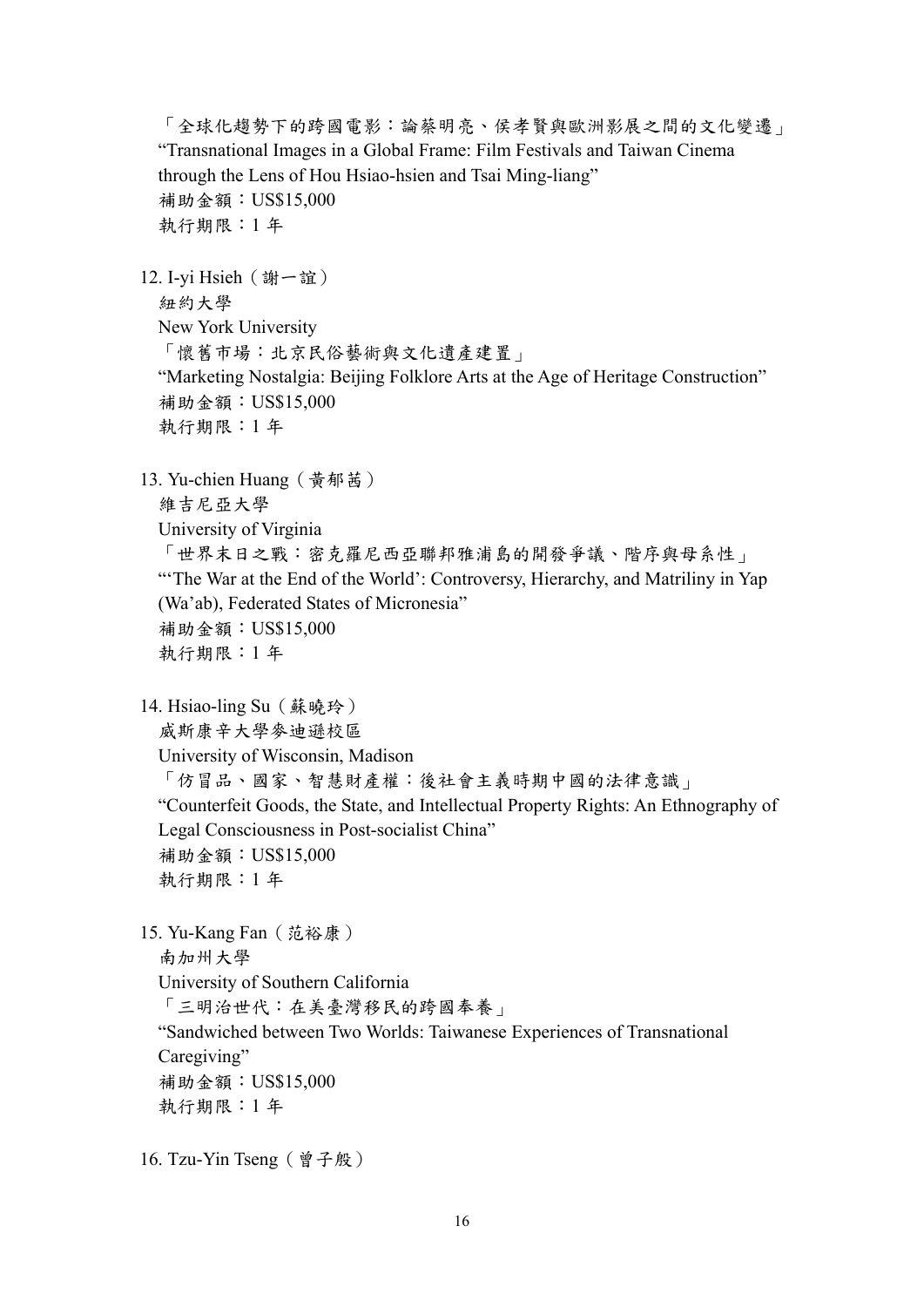休士頓大學

University of Houston

「妊娠壓力對流產、死胎發生率及長期健康之影響」 "The Effect of Maternal Stress on the Incidence of Miscarriages, Stillbirths and Long-term Health Outcomes" 補助金額:US\$15,000 執行期限:1 年

17. Chia-yin Wei(魏嘉吟)

南卡羅萊納大學哥倫比亞校區 University of South Carolina, Columbia 「大眾傳播媒體與經濟投票:跨國比較研究分析與臺灣和墨西哥之個案研究」 "The Media Effect on Economic Voting: A Cross-national Analysis and a Comparative Case Study of Taiwan and Mexico" 補助金額:US\$15,000 執行期限:1 年

18. Ming-chieh Kuo(郭銘傑)

加州大學聖地牙哥校區

University of California, San Diego

「委任與信譽:治理中國食品安全的政治」

"Delegation and Credibility: The Politics of Governing Food Safety in China" 補助金額:US\$15,000

執行期限:1 年

19. Hsin-hsin Pan(潘欣欣) 密西根州立大學 Michigan State University 「威權政體的地方分權政治」 "The Politics of Decentralization under Dictatorship" 補助金額:US\$15,000 執行期限:1 年

20. Chien-chih Lin(林建志) 芝加哥大學 University of Chicago 「新興民主國家的政治司法化」 "Judicialization of Politics in New Democracies" 補助金額:US\$15,000 執行期限:1 年

21. Mong-hwa Chin(金孟華) 杜克大學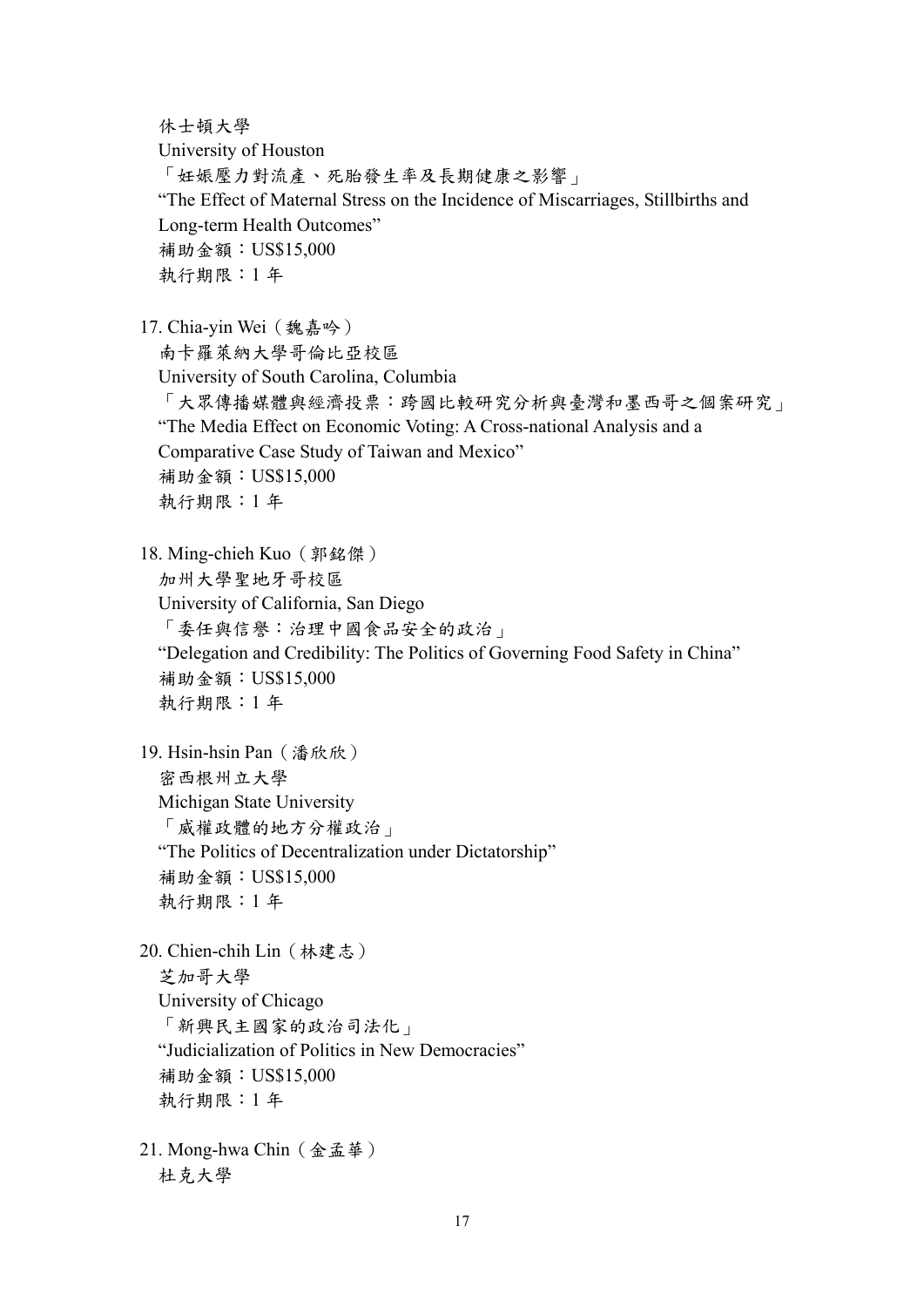Duke University

「以心理學觀點分析我國事實審法官之決策過程」 "A Psychological Perspective on the Decision-making Process of Trial Judges in Taiwan" 補助金額:US\$15,000 執行期限:1 年

# ●候補

1. Chia-ying Chu(朱家瑩) 堪薩斯大學

University of Kansas

「初探語言特徵與認知發展的相互關係:以指示詞習得為例」

"The Interplay between Language and Cognition in Acquisition of Demonstratives"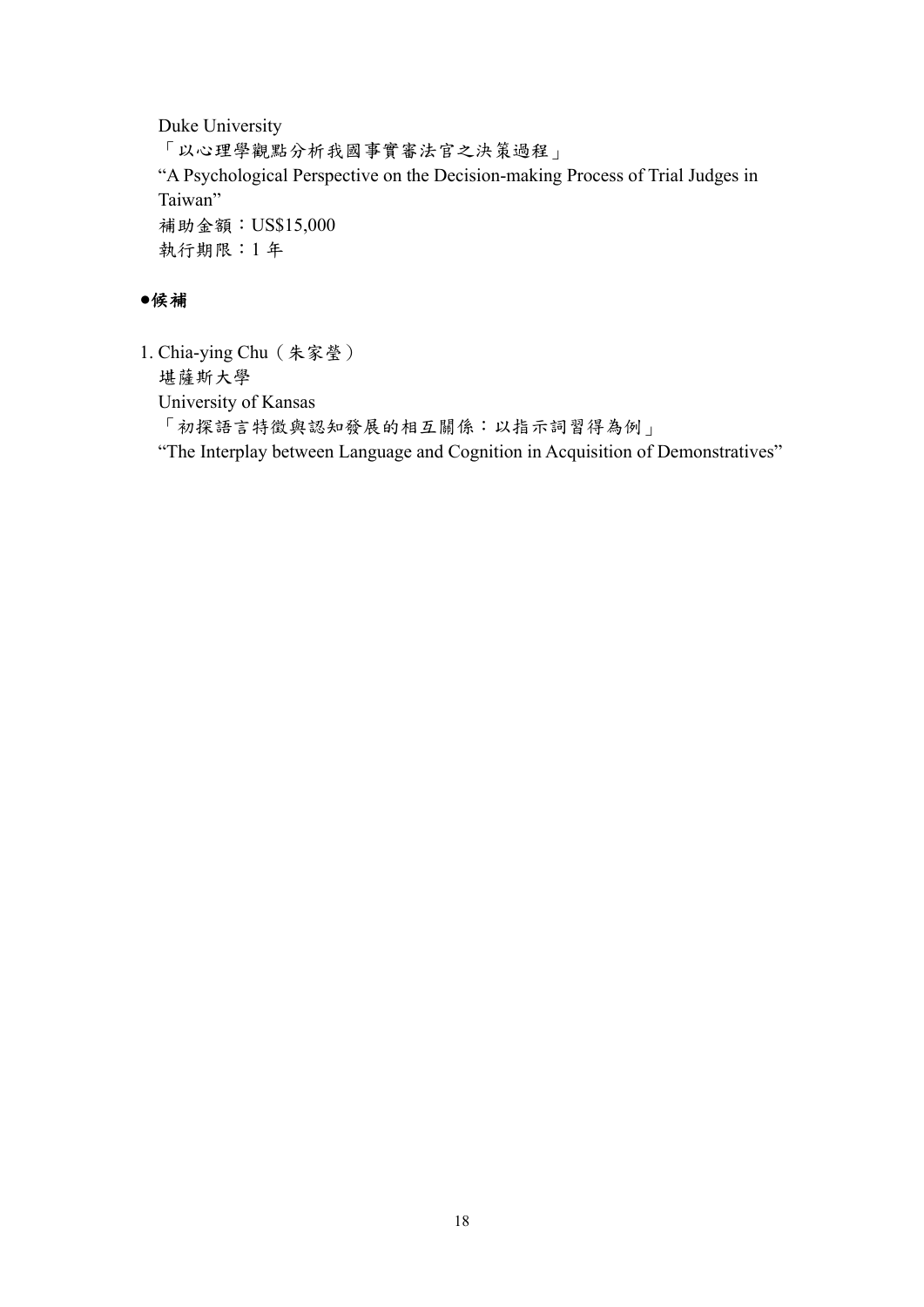# 歐洲地區獎助名單

### **A.** 學術機構補助類

1. Pierre Marsone (馬頌仁) 法國亞洲學會 French Asiatic Society (France) "Modernization and Enhancement of the Sinological Resources of the Société Asiatique (French Asiatic Society, 亞洲學會)" 補助金額:€50,000 執行期限:3 年

### **B.** 系列講座類

- 1. Shirley Ye(葉文靜) 英國伯明罕大學 University of Birmingham (UK) "Global China: New Approaches" 補助金額:€18,000 執行期限:1 年
- 2. Astrid Lipinsky(李雅瑞) 奧地利維也納大學 University of Vienna (Austria) "Taiwan's Civil Movement(s): History, Culture and Legacy Program within the Vienna Taiwan Lecture Series" 補助金額:€6,000 執行期限:1 年

## **C.** 研究計畫類

- 1. Christian Henriot(安克強) 法國里昂大學 University of Lyon (France) "Cadastres, Land Management and Urban Change in Shanghai: Spatial and Temporal Visualization of Heterogeneous Series" 補助金額:€75,000 執行期限:3 年
- 2. Ming-chin Monique Chu(朱明琴) 英國牛津大學 University of Oxford (UK) "China's Sovereignty Challenges: Cases of Taiwan, Hong Kong and Tibet"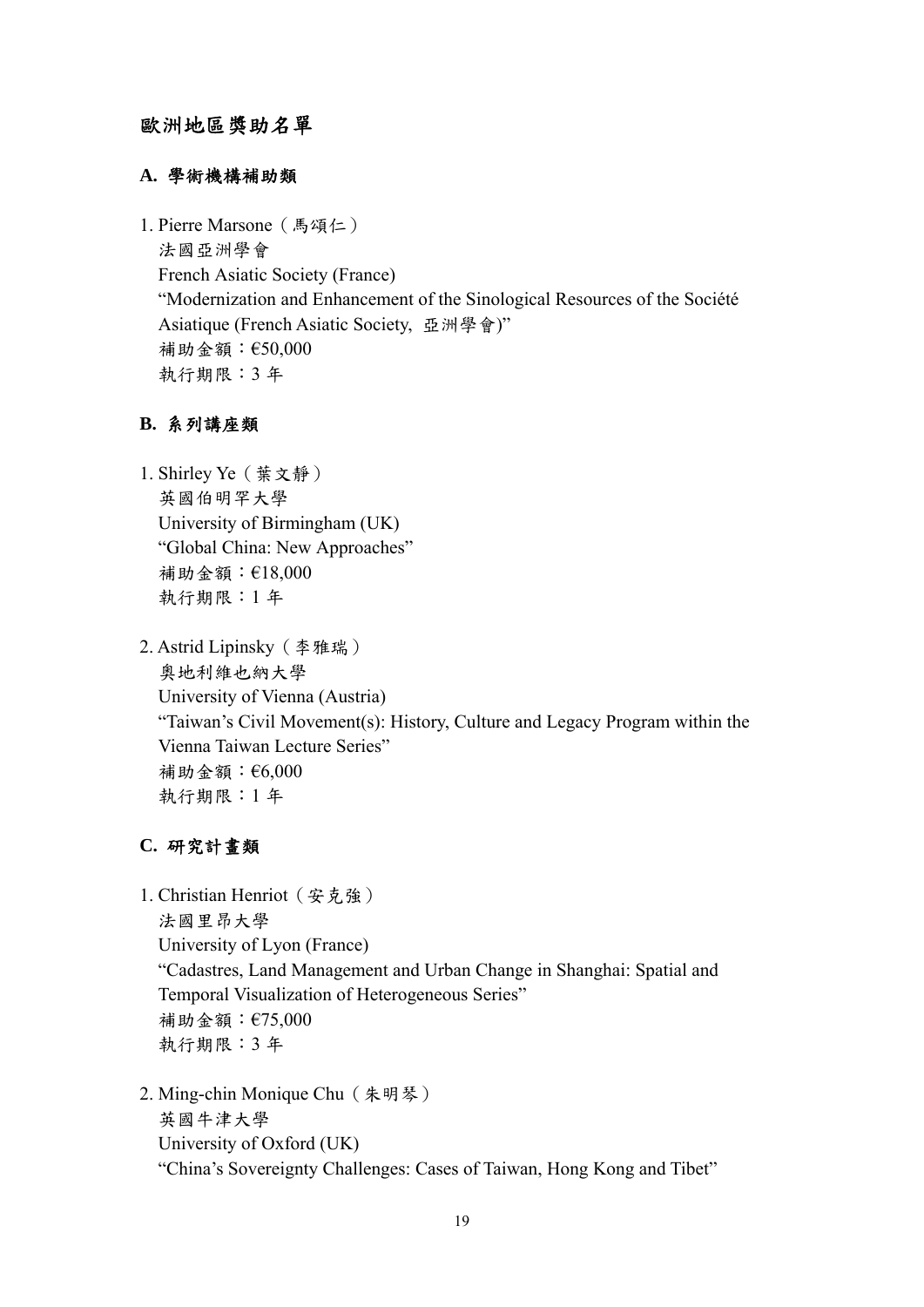補助金額:€20,000 執行期限:2 年

3. Chun-Yi Lee(李駿怡)

英國諾丁罕大學 University of Nottingham (UK) "Chinese Investment in Taiwan: Challenge or Opportunity for Taiwan's Industrial Development?" 補助金額:€45,000 執行期限:2 年

# **D.** 學術研討會類

1. François Gipouloux(吉浦羅) 法國國家科學研究院 Centre National de la Recherche Scientifique (France) "The 2nd International Conference: 'Origins of Globalisation and the Great Divergence: Trading Networks and the Trajectory of Economic Institutions -- Europe-Asia, 1500-2000'" 補助金額:€20,000 執行期限:6 個月

2. Rafael Suter(蘇仁義) 瑞士蘇黎世大學 University of Zurich (Switzerland) "The *Gongsunlongzi* and Other Neglected Texts -- Aligning Philosophical and Philological Perspectives" 補助金額:€18,000 執行期限:6 個月

## **E.** 出版補助類

1. Shih-Lung Lo(羅仕龍) 法國巴黎第七大學 Université Paris Diderot - Paris VII (France) "*La Chine sur la scène française du XIXe siècle* (《十九世紀法國戲劇舞臺上的中 國》)" 補助金額:€5,200 執行期限:1 年

2. Brigitte Baptandier

```
法國巴黎第十大學
```
Laboratoire d'Ethnologie et de Sociologie Comparative, LESC-UMR 7186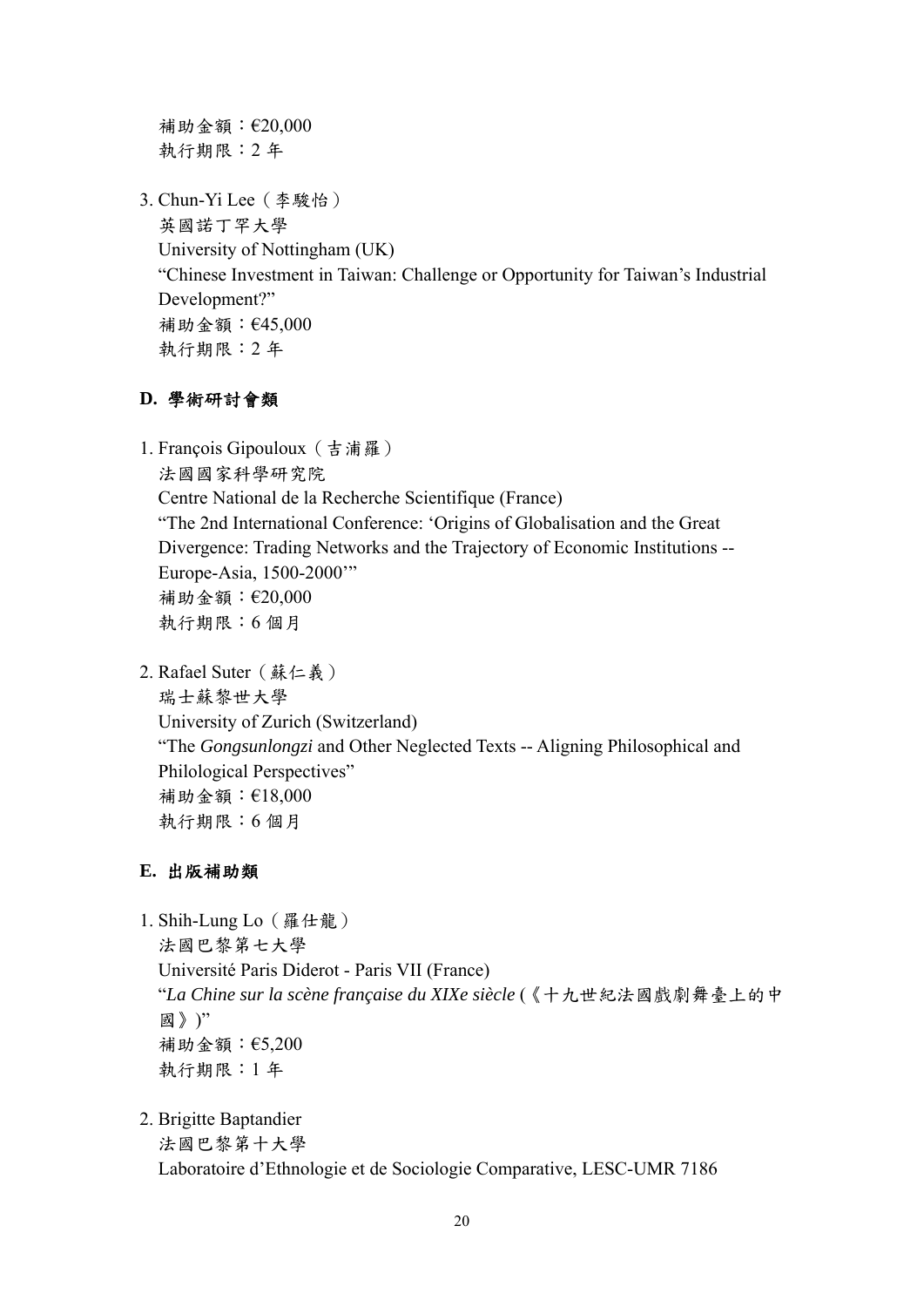(France) "*Ethnographier l'universel. L'exposition Shanghai 2010: 'Better City, Better Life'*", edited by Brigitte Baptandier and Sophie Houdart 補助金額:€5,000 執行期限:1 年

# **F.** 博士論文獎學金纇

1. Qiaosheng Dong(董橋聲) 英國劍橋大學 University of Cambridge (UK) "Sex, Knowledge and Society: Comparative Studies of Ancient Greek and Chinese Embryological Thought" 補助金額:€12,000 執行期限:1 年

2. Fleur Chabaille(王鈺花)

法國里昂第二大學

Lumière Université Lyon 2 (France)

"The French Concession of Tianjin and its Thwarted Plan of Expansion: From the Background of the Laoxikai Incident to the Retrocession (1902-1946): Essay on Connected History of an Enclosed and Disputed Space" 補助金額:€12,000

執行期限:1 年

3. Nicholas Loubere 英國里茲大學 University of Leeds (UK)

"Rural Finance and Livelihoods in China: Ethnographies of Development" 補助金額:€12,000 執行期限:1 年

- 4. Andrea Enrico Pia(安德烈) 英國倫敦大學 University of London (UK) "Water Margins: Politics, Cooperation and Conflict in the Hydro-Management of Drought-prone Yunnan Province" 補助金額:€12,000 執行期限:1 年
- 5. Justine Walter 德國萊比錫大學 University of Leipzig (Germany)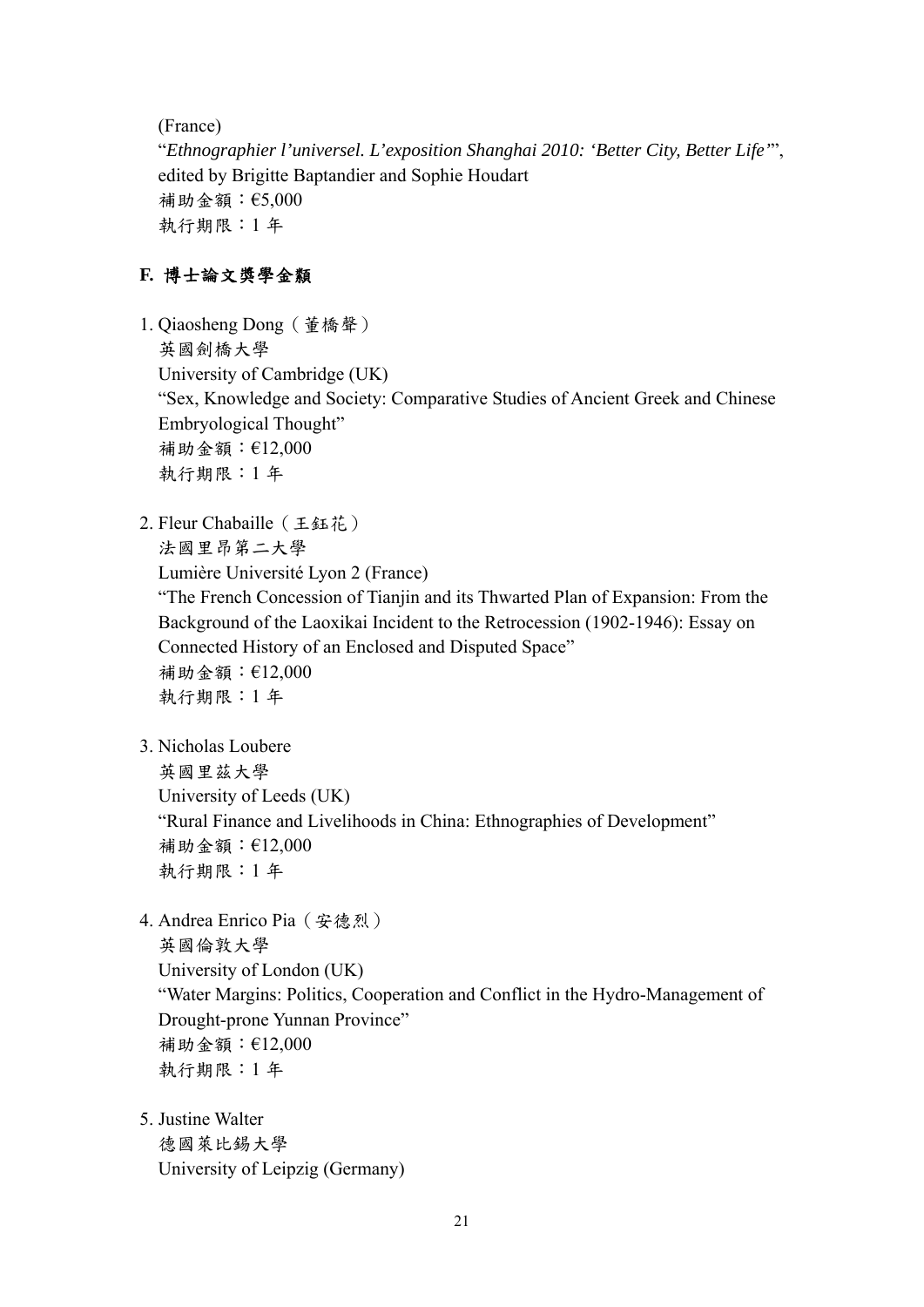"*Terrae motu* and 地震: A Comparative Analysis of the Social Implications of Extraordinary Natural Phenomena on the Historical Societies in Ancient Europe and Early China on the Examples of the AD 62 Earthquake in Campania and the 70 BC Earthquake in Shandong" 補助金額:€12,000 執行期限:1 年

6. Julian Gruin(葛久凌)

英國牛津大學 University of Oxford (UK) "The Universality of Capital and Specificity of Politics: State, Market, and Party in China's Banking Sector, 1978-2012" 補助金額:€12,000 執行期限:1 年

7. Joseph Ciaudo(謝 周)

法國國立東方語言文化學院

Institut National des Langues et Civilisations Orientales (France) "Questioning Sinodicity: An Inquiry into Zhang Junmai's Cultural Discourse

(1919-1937)" 補助金額:€12,000

執行期限:1 年

8. Gordon Barrett

英國布里斯托大學 University of Bristol (UK) "Foreign Policy and Scientific Exchange: Scientists in China's Cold War Foreign Relations, 1946-1979" 補助金額:€12,000 執行期限:1 年

9. Shanshan Lu (呂珊珊)

法國高等社會科學研究院

École des Hautes Études en Sciences Sociales (France) "Grammatical Description on Caijia -- A Non-classified Endangered Language of Guizhou (China)" 補助金額:€12,000 執行期限:1 年

10. Marshall Craig

英國牛津大學

University of Oxford (UK)

"Envisioning China and her Neighbors in the Imjin War, 1592-1598"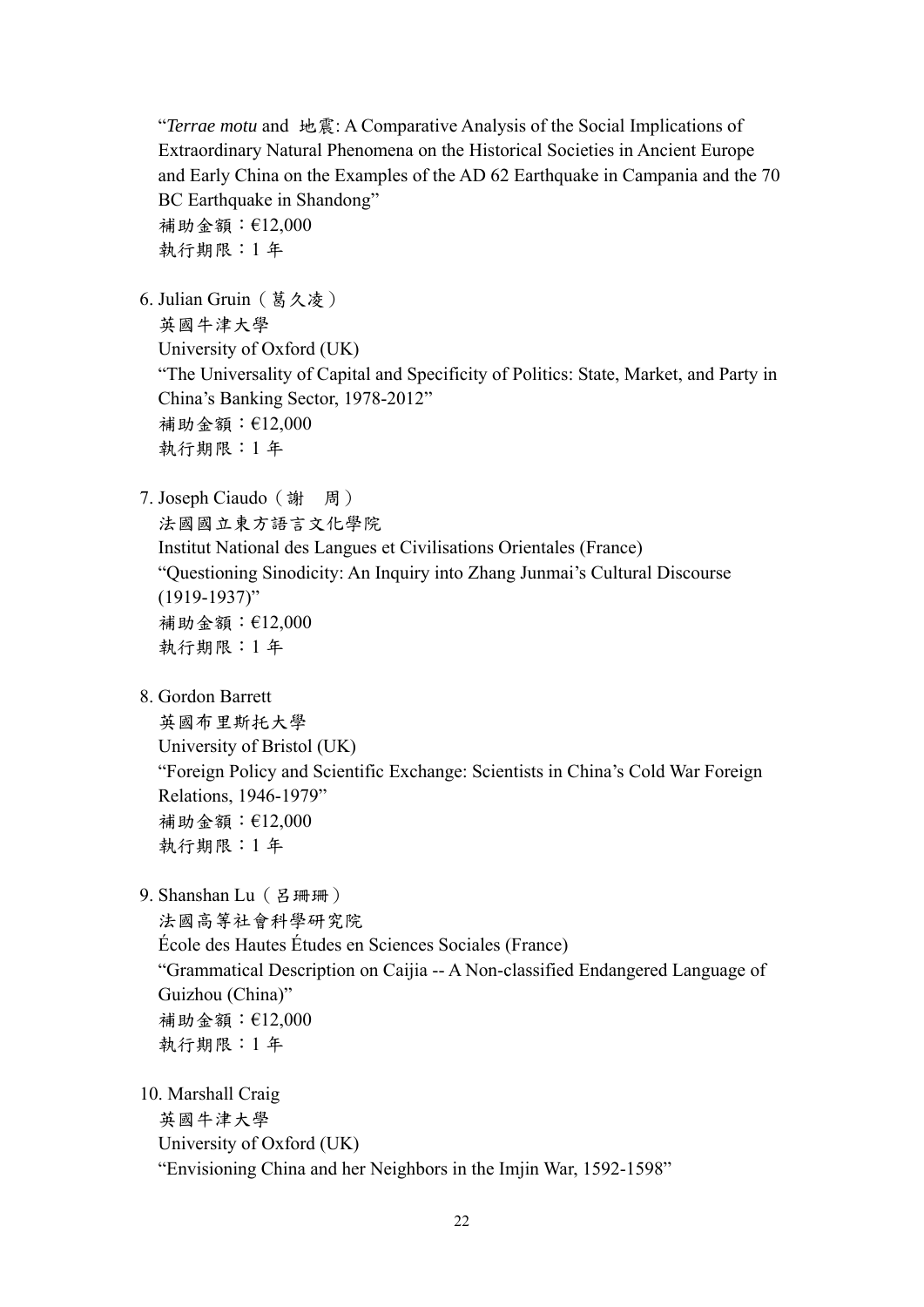補助金額:€12,000 執行期限:1 年

11. Nolwenn Salmon

法國國立東方語言文化學院 Institut National des Langues et Civilisations Orientales (France) "Journalists and Environmental Issues in China: Discourse, Role and Action" 補助金額:€12,000 執行期限:1 年

12. Malcolm McNeill

英國倫敦大學 University of London (UK) "Narrative Agency in 13-14th Century Chan Figure Painting: A Study of Hagiography-Iconography Text Image Relationships" 補助金額:€12,000 執行期限:1 年

## ●候補

- 1. Regina Enjuto-Martinez(雷 娜) 英國倫敦大學 University of London (UK) "The Politics of Labor Rights in Contemporary China (PRC): A Critical Analysis of Labor Laws and Legal Aid NGOs Framing of Workers' Mobilization Strategies"
- 2. Paul Gardères(高素山) 法國里昂高等師範學院 École Normale Supérieure de Lyon (France) "Emplotment of the Novel, Dynastic Narrative, and Uses of Fiction in the Early Qing Literati Novel in Vernacular Language"

# **G.** 博士後研究獎助金類

1. Nicola Schneider

法國高等實驗學院 École Pratique des Hautes Études (France) "Self-Representation and Stories Untold: The Life of a Contemporary Tibetan Female Saint (Tib. *mkha' 'gro ma*; Chin.空行女)" 補助金額:€18,000 執行期限:1 年

2. Georges Favraud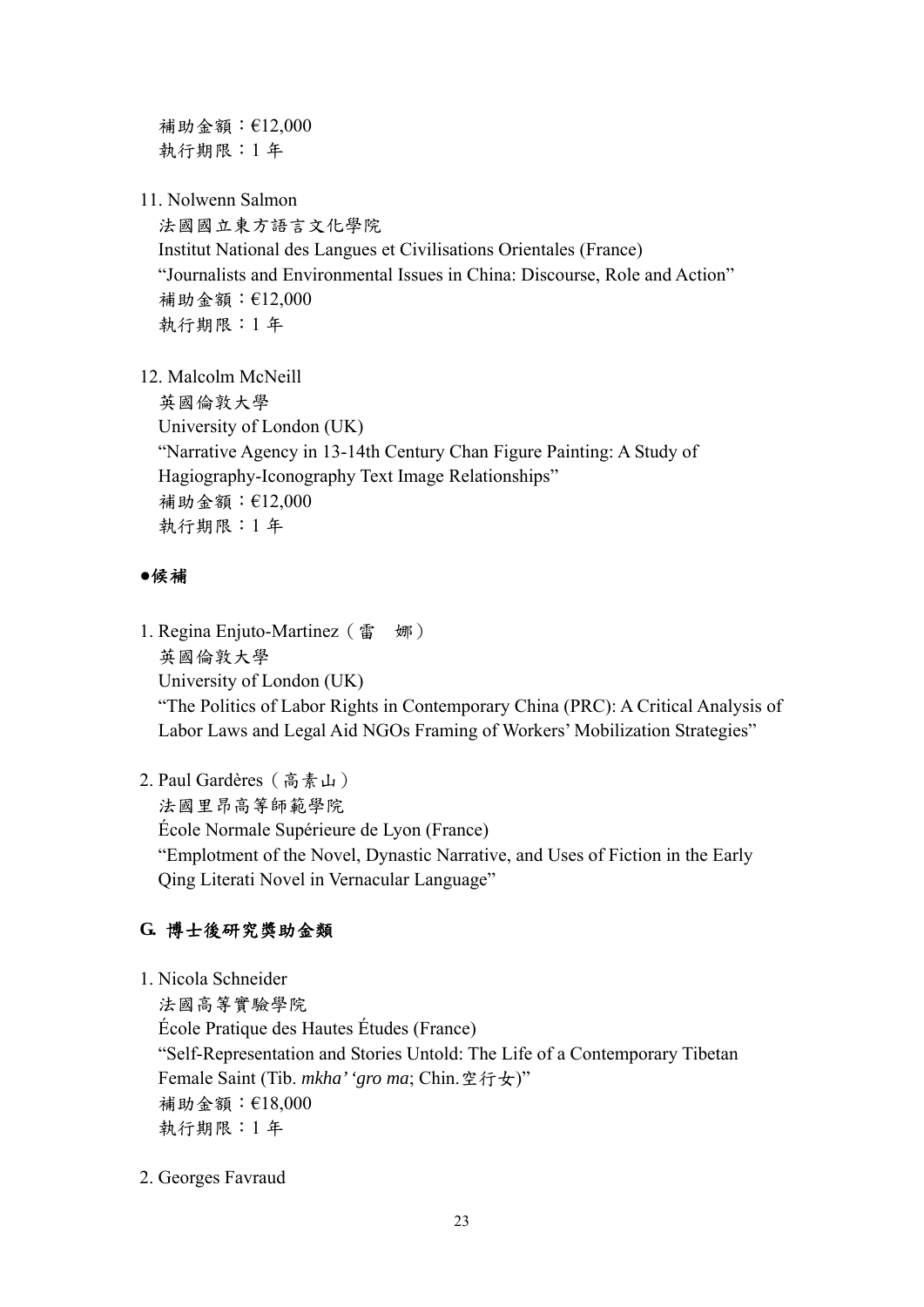法國土魯斯第二大學

CNRS/EHESS/University of Toulouse II - Mirail (France) "Practicing the Mountain in China Today. Daoist Masters, Communities, and Networks around the Southern Marchmount (Hunan)" 補助金額:€36,000 執行期限:2 年

# **H.** 中華民國留學生博士論文獎學金類

1. Chih-wen Kuo(郭至汶) 德國海德堡大學 Heidelberg University (Germany) 「晚清民初中國對外國史知識的接受與運用一以『外國史評論』為中心」 "The Reception and Application of Foreign History Knowledge in Late Qing and Early Republican China" 補助金額:€12,000 執行期限:1 年

2. Xin-zhe Xie(謝歆哲)

法國高等社會科學院

École des Hautes Études en Sciences Sociales (France)

「證據與證明:帝制中國晚期屍體檢驗的理論與實踐」

"Evidence and Proof: Forensic Knowledge between Theory and Practice in Late Imperial China"

補助金額:€12,000 執行期限:1 年

3. Tzu-hsuan Sung(宋子玄) 法國里昂高等師範學院

École Normale Supérieure de Lyon (France)

「駐顏有術-論近代中國女性化妝與美麗的變遷(1900-1949)」 "History of Beauty, Women and Cosmetics in China (1900-1949)" 補助金額:€12,000

執行期限:1 年

4. Ming-yu Lee(李明宇) 英國格拉斯哥大學 University of Glasgow (UK) 「日記電影研究:歷史發展、美學探究與數位時代中的日記電影」 "Diary Film Study: Historical Review, Aesthetics, and Diary Film in the Digital Age" 補助金額:€12,000 執行期限:1 年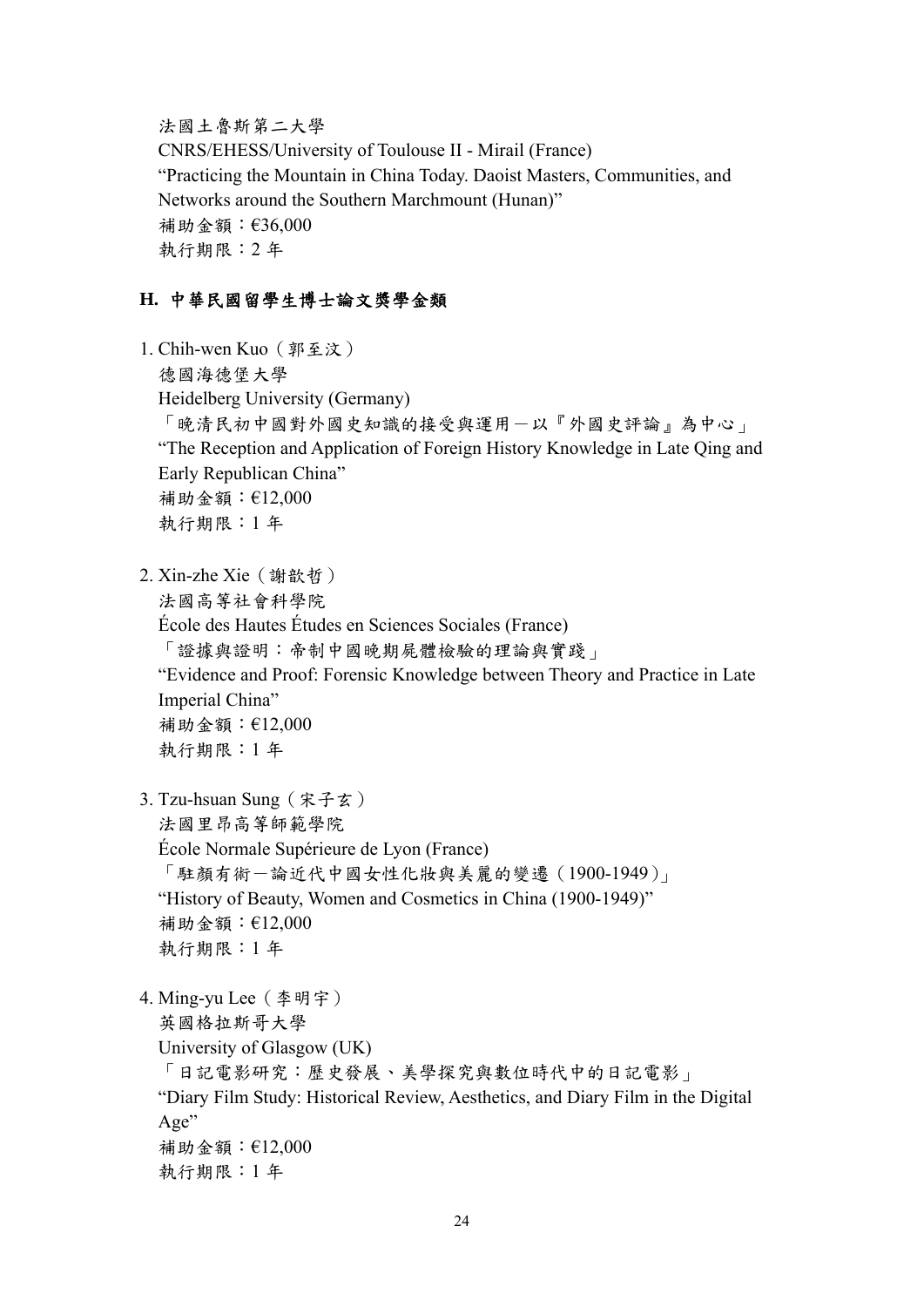5. Shu-yi Lin(林書怡)

英國倫敦大學 University of London (UK) 「形塑『華語女性電影』:酷兒親密關係、身份政治與女性權威」 "Queer Kinship in the Critical Development of Chinese-language Women's Cinemas: Intimacy, Identity Politics and Female Authority" 補助金額:€12,000 執行期限:1 年

6. Wei Yu(游 崴)

英國倫敦大學

University of London (UK)

「噪音與廢墟:1990 年代前期臺灣前衛藝術與另類文化」

"Noise and Ruins: Taiwanese Avant-garde and Alternative Culture in the First Half of the 1990s"

補助金額:€12,000 執行期限:1 年

7. Hui-yuan Yeh(葉惠媛)

英國劍橋大學

University of Cambridge (UK)

「臺灣及其周遭地區古代人群的寄生蟲研究:健康、遷徙與飲食的證據」 "Parasites in Ancient Populations from Taiwan and Neighbouring Regions: Evidence for Health, Migration and Diet" 補助金額:€12,000

執行期限:1 年

8. Hui Yu Kuo(郭惠瑜) 英國里茲大學

University of Leeds (UK)

「臺灣中老年小兒麻痹症女性生命經驗之敘事研究」 "A Narrative Study of Women Ageing with Childhood-onset Polio in Taiwan" 補助金額:€12,000 執行期限:1 年

9. Ling-yu Hsiao(蕭伶伃)

英國劍橋大學

University of Cambridge (UK)

「恐懼、屈辱與污名:白色恐怖時期臺灣國家敵人的意象形塑」

"Fear, Shame and Stigma: The Making of State Enemies during the White Terror in Taiwan" 補助金額:€12,000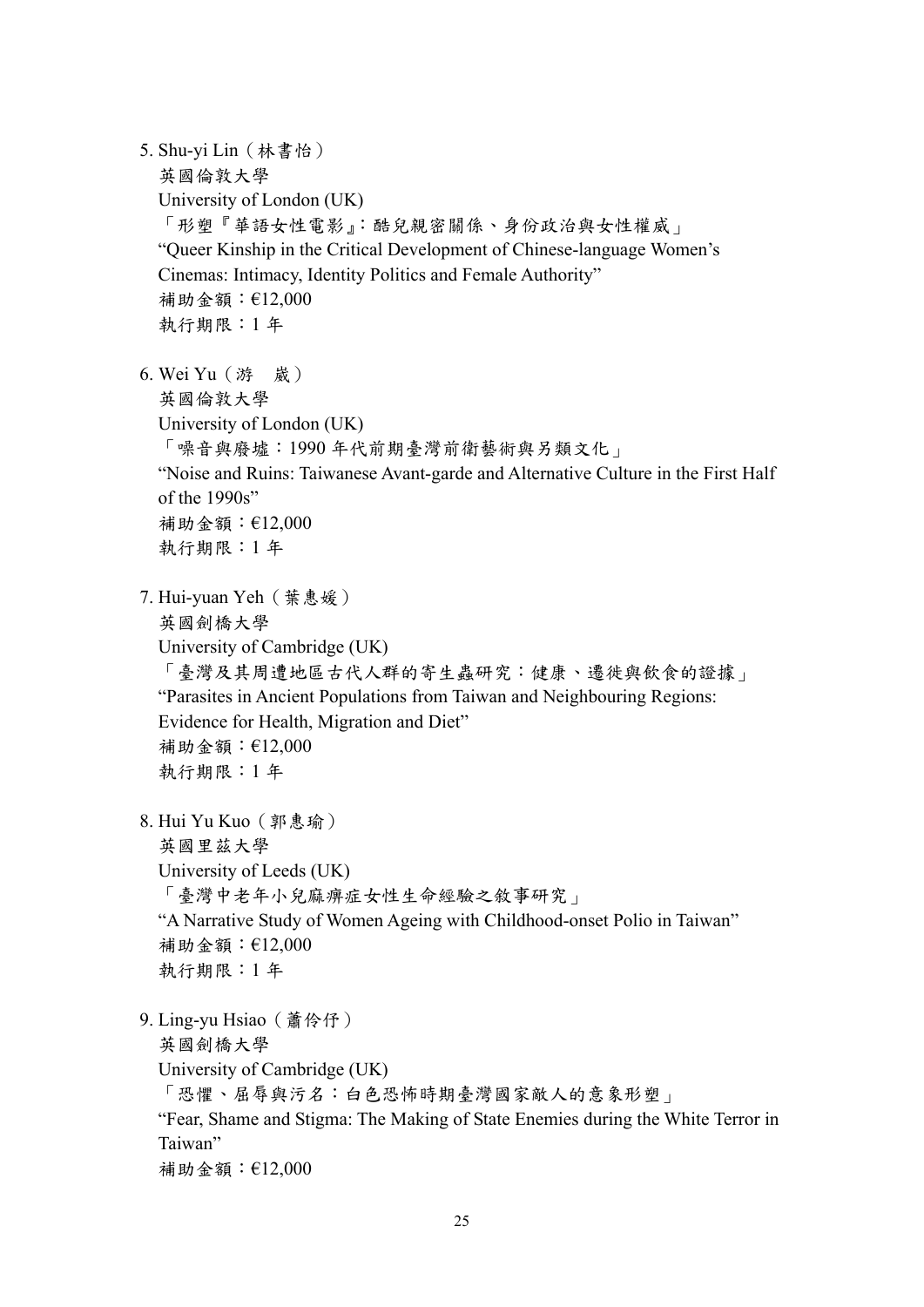執行期限:1 年

10. Yu-lin Hsu(許育綝)

英國史崔克萊大學 University of Strathclyde (UK) 「運用敘述性偏好法分析財務報導準則之選擇」 "A Stated Preference Approach to the Choice of Financial Reporting Regimes" 補助金額:€12,000 執行期限:1 年

11. Yi-Hsuan Lai(賴以瑄)

英國倫敦大學

University of London (UK)

「臺灣的泛亞洲電視劇:從區域化動機、製作與敘事談起(2003-2012)」 "Taiwan's Asianized/Regionalized TV Dramas: Purposes, Productions and

Narratives (2003-2012)" 補助金額:€12,000

執行期限:1 年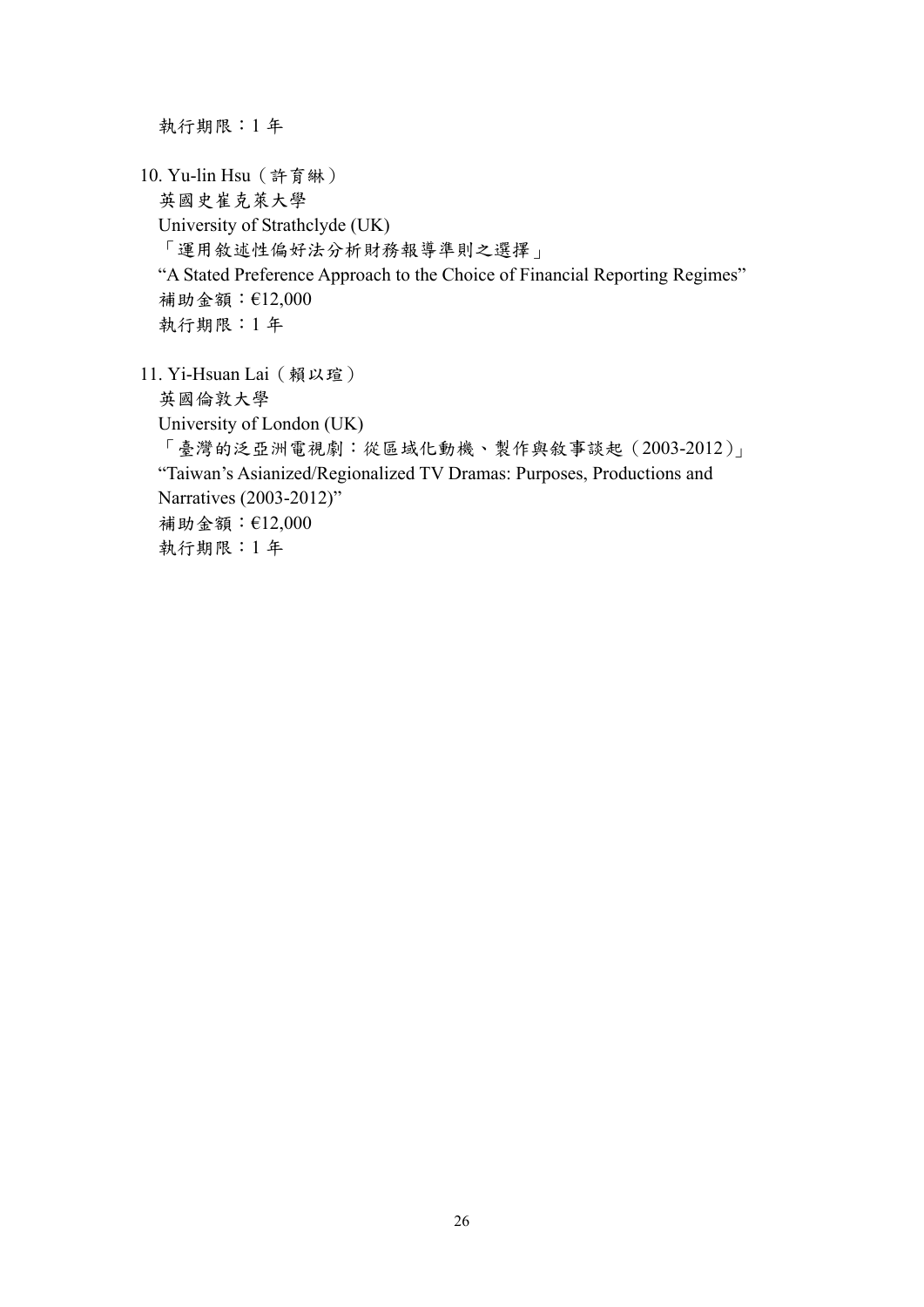# **A.** 研究計畫類

1. Gábor Kósa

匈牙利羅蘭大學 Eötvös Loránd University (Hungary) "The New Chinese Manichaean Texts from Xiapu (Fujian) and the Manichaean Paintings Identified between 2008 and 2012" 補助金額:€9,000 執行期限:2 年

2. Oliver Weingarten (韋禮文) 捷克科學院 Academy of Sciences of the Czech Republic (Czech Republic) "Courage in Early Chinese Texts (c. 4th - 1st c. BCE)" 補助金額:€17,000 執行期限:3 年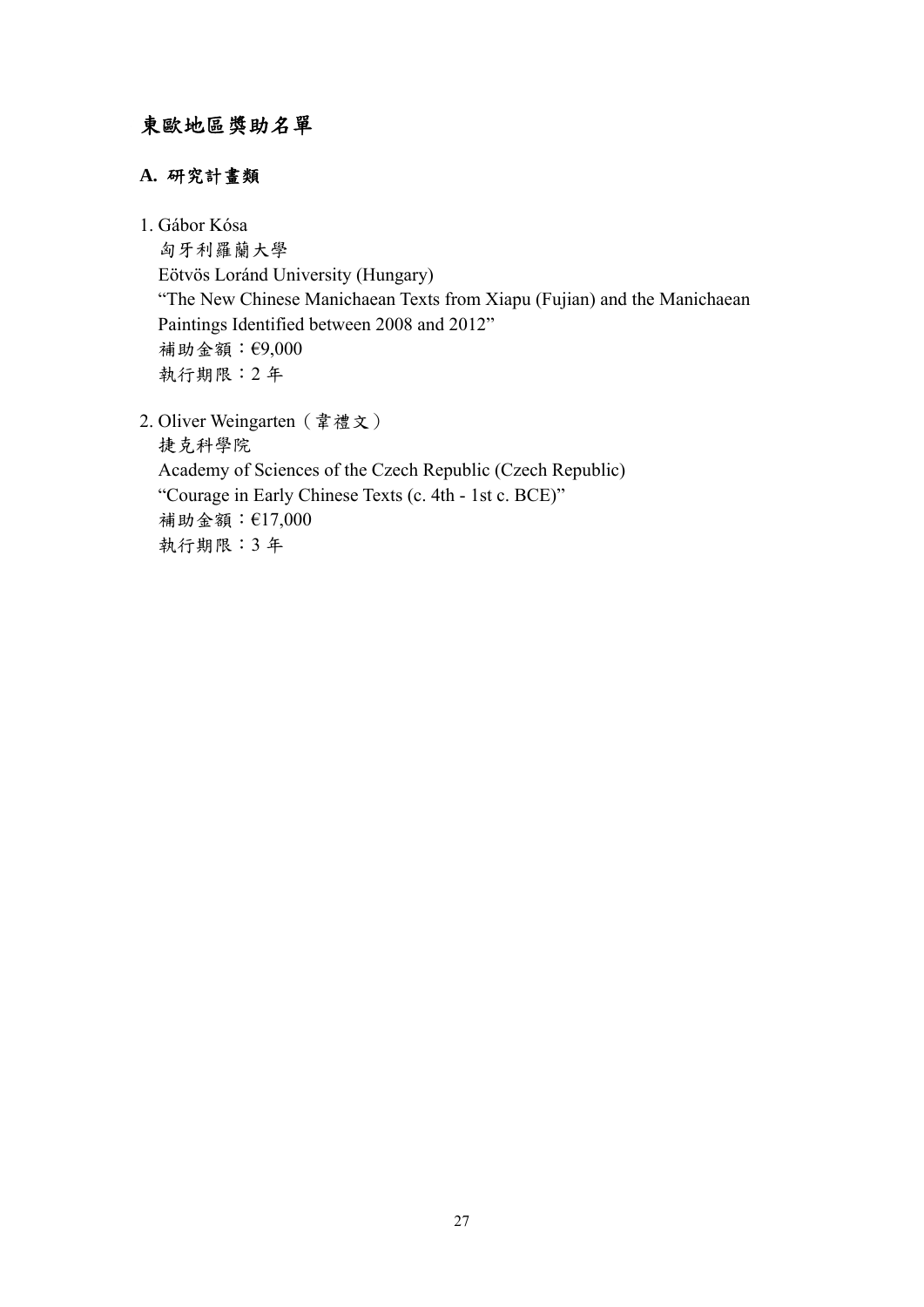### **A.** 研究計畫類

- 1. Brian Tsui(徐啟軒) 澳洲國立大學 Australian National University (Australia) "Beyond Pan-Asianism: China-India Connections, 1911-1949" 補助金額:US\$85,000 執行期限:3 年
- 2. Hsiao-chun Hung(洪曉純) 澳洲國立大學 Australian National University (Australia) "Neolithic Transition in Island Southeast Asia: Food-Production by Austronesian Migrants on their Way from Taiwan to the Pacific" 補助金額:US\$35,000 執行期限:2 年
- 3. Elsie Seckyee Ho(何式怡) 紐西蘭奧克蘭大學 University of Auckland (New Zealand) "Migration, Filial Piety and Transnational Aged Care: A Cross-national Study of Chinese Families Caring for Older Parents across Borders" 補助金額:US\$48,000 執行期限:2 年
- 4. Tana Li(李塔娜)

澳洲國立大學 Australian National University (Australia) "The Making of the Red River" 補助金額:US\$92,000 執行期限:3 年

5. Dong Dong(董 咚) 香港浸會大學 Hong Kong Baptist University (Hong Kong) "Live to Contend: The Emergence and Development of the Health Rights Defense Movement in Contemporary China" 補助金額:US\$84,000 執行期限:3 年

### **B.** 學術研討會類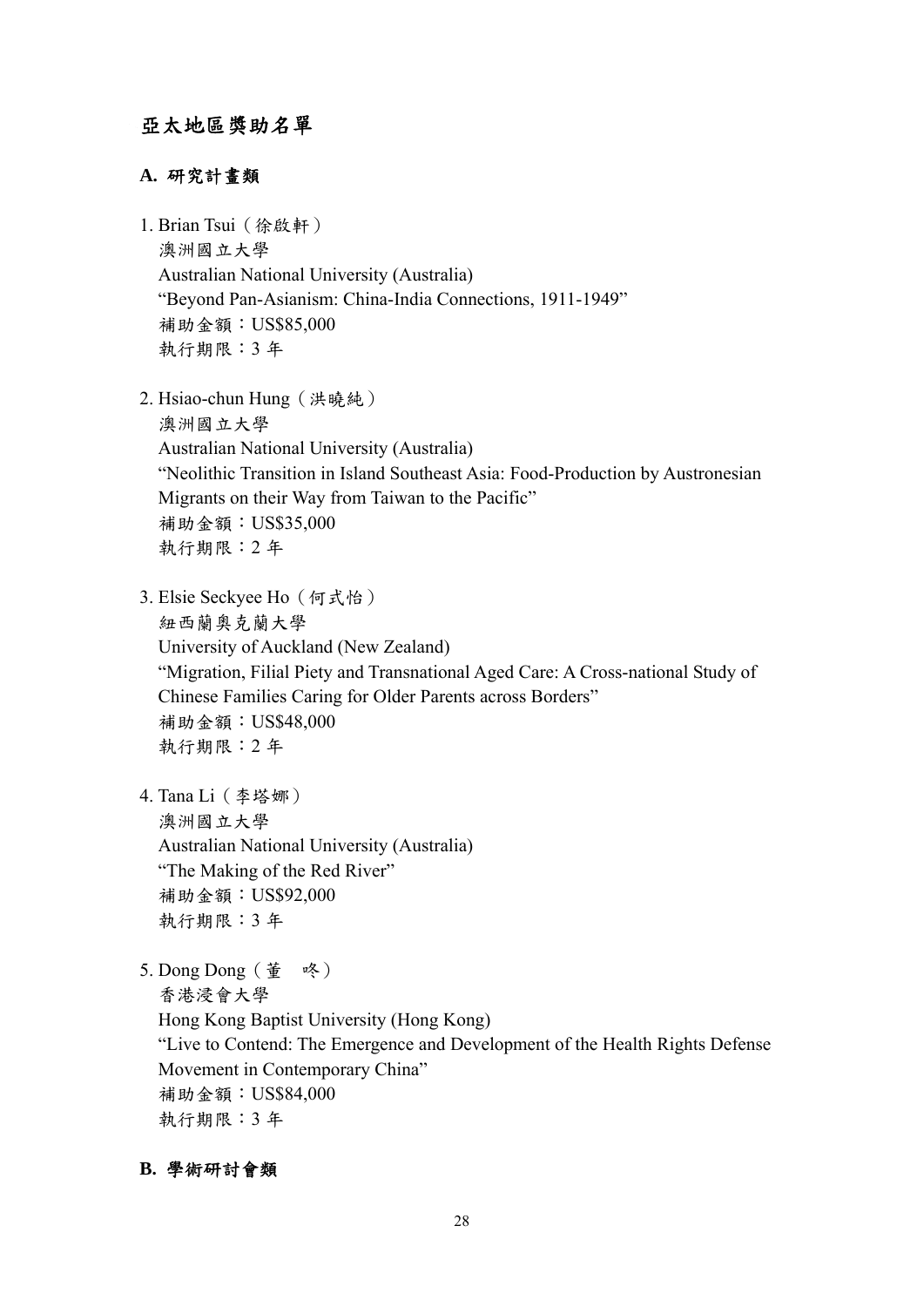1. Hsin-wen Lee(李心文)

香港城市大學 City University of Hong Kong (Hong Kong) "Reimaging Nation and Nationalism in Multicultural East Asia" 補助金額:US\$18,000 執行期限:6 個月

2. John Fitzgerald

澳洲斯威本科技大學 Swinburne University of Technology (Australia) "International Workshop on Philanthropy and the Chinese Diaspora 1850-1949" 補助金額:US\$20,000 執行期限:6 個月

3. Rosemary Roberts

澳洲昆士蘭大學 University of Queensland (Australia) "The Making and Remaking of China's 'Red Classics': Politics, Aesthetics and Mass Culture in Literary Icons of Socialism and their Contemporary Remakes" 補助金額:US\$20,000 執行期限:6 個月

## **C.** 出版補助類

1 Jan Kiely(楊凱里)

香港中文大學

Chinese University of Hong Kong (Hong Kong) "The Copy-editing of *Modern Chinese Religion: 1850-Present: Value Systems in Transformation*" 補助金額:US\$6,000 執行期限:1 年

# **D.** 中華民國留學生博士論文獎學金類

1.Yi-tsun Chen(陳奕村)

澳洲國立大學

Australian National University (Australia)

「迫於『無奈』的主體、關係與無力尋求認可的生命經驗:人道主義式全球愛 滋論述的對臺擴現與衝擊」

"Compelled "Wu Nai" Subjects, *Guanxi*, and Life Experiences of Seeking Recognition without Resistance: The Expansion of Humanitarian Mode of Global AIDS Discourse and its Impacts in Taiwan"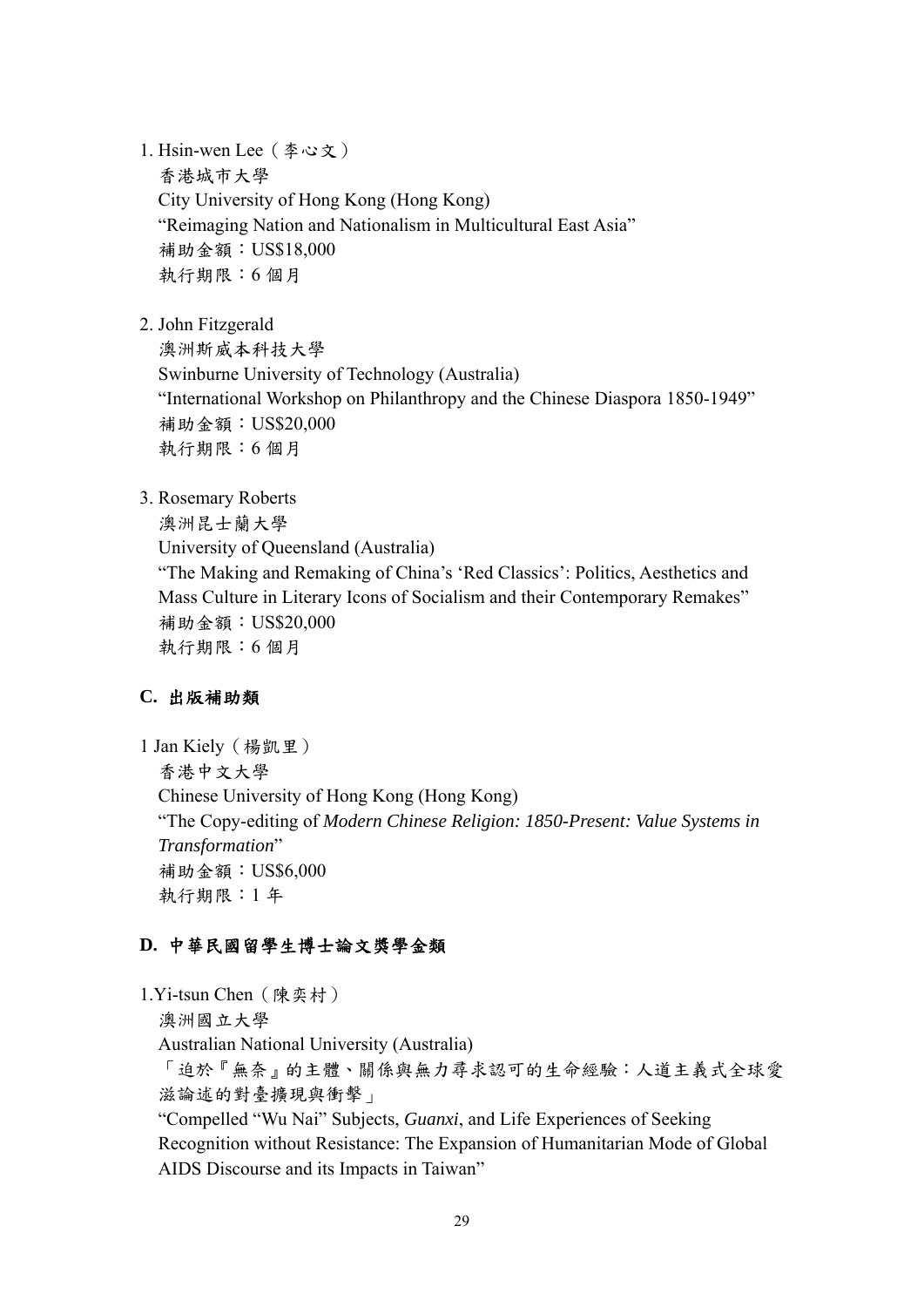補助金額:US\$15,000 執行期限:1 年 2. Yu-hsuan Lin(林雨璇) 日本一橋大學 Hitotsubashi University (Japan) 「臺南打城法事:民間宗教中的超越性與物質性」 "*Da-cheng* Ritual in Tainan: Transcendentalism and Materiality in Han Chinese Folk Religion" 補助金額:US\$15,000

執行期限:1 年

蔣經國國際學術交流基金會獎助計畫

2014-2015 申請需知

獎助範圍:中華文化研究、華人社會研究及臺灣研究。

申請條件:國內外學術研究或教學機構(國內地區必須具備國際合作)。 開放地區:國內、美洲、歐洲及亞太地區。

補助類別:研究計畫、資料庫建置、研討會、出版補助、資深學者補 助等。

美洲、歐洲和亞太地區另提供博士論文撰寫獎學金。

- 申請日期:一、每年 10 月 15 日(研究計畫、資料庫建置、資深學者 補助等類別)
	- 二、研討會與出版補助類每年受理兩次
		- 9 月 15 日 一執行時間在次年 1 月至 6 月
		- 1 月 15 日 一執行時間在當年 7 月至 12 月
- ●基金會總部-有關國內、歐洲及亞太地區申請事宜

地址:臺北市敦化南路二段 65 號 13F/B

- 電話:+886-2-2704-5333
- 傳真: +886-2-2701-6762

e-mail: [cckf@ms1.hinet.net](mailto:cckf@ms1.hinet.net)

http://www.cckf.org.tw/

●美洲辦事處-有關美洲地區申請事宜

地址:8361 B Greensboro Drive, McLean, VA 22102, USA

雷話: +1-703-903-7460

傳真:+1-703-903-7462